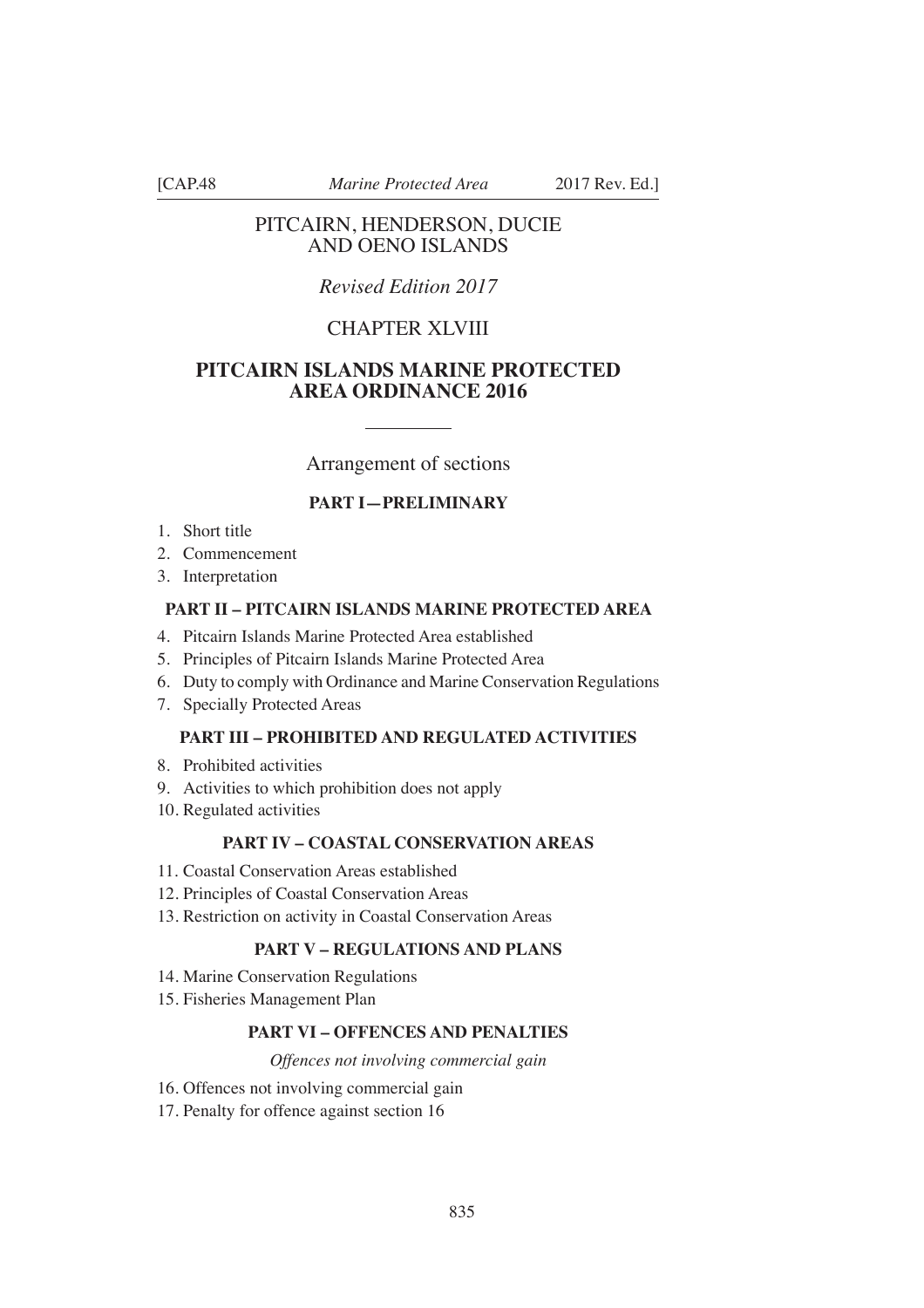#### *Offences involving commercial gain*

- 18. Offences involving commercial gain
- 19. Penalty for offence against section 18
- 20. Offence for failure to comply with duty
- 21. Penalty for offence against section 20

#### *General provisions regarding offences and penalties*

- 22. Defences
- 23. Exercise of rights of foreign vessels
- 24. Burden of proof for fishing offences
- 25. Additional penalties for dumping and discharge offences
- 26. Forfeiture

#### *Other offences*

- 27. Knowingly making false statement
- 28. Engaging with IUU fishing

## **PART VII – ENFORCEMENT**

- 29. Enforcement officers
- 30. Production of warrant
- 31. Power to question and require certain information and production of documents
- 32. Power of entry for inspection
- 33. Powers of seizure
- 34. Other powers of enforcement officers
- 35. Powers may be exercised outside of Pitcairn Islands Marine Protected Area
- 36. Obstruction of enforcement officers
- 37. Non-liability of enforcement officers

## **PART VIII – CONSEQUENTIAL AMENDMENTS**

- 38. Interpretation and General Clauses Ordinance amended
- 39. Fisheries Zone Ordinance and Regulations repealed

## **PART IX – TRANSITIONAL PROVISIONS**

40. Transitional provisions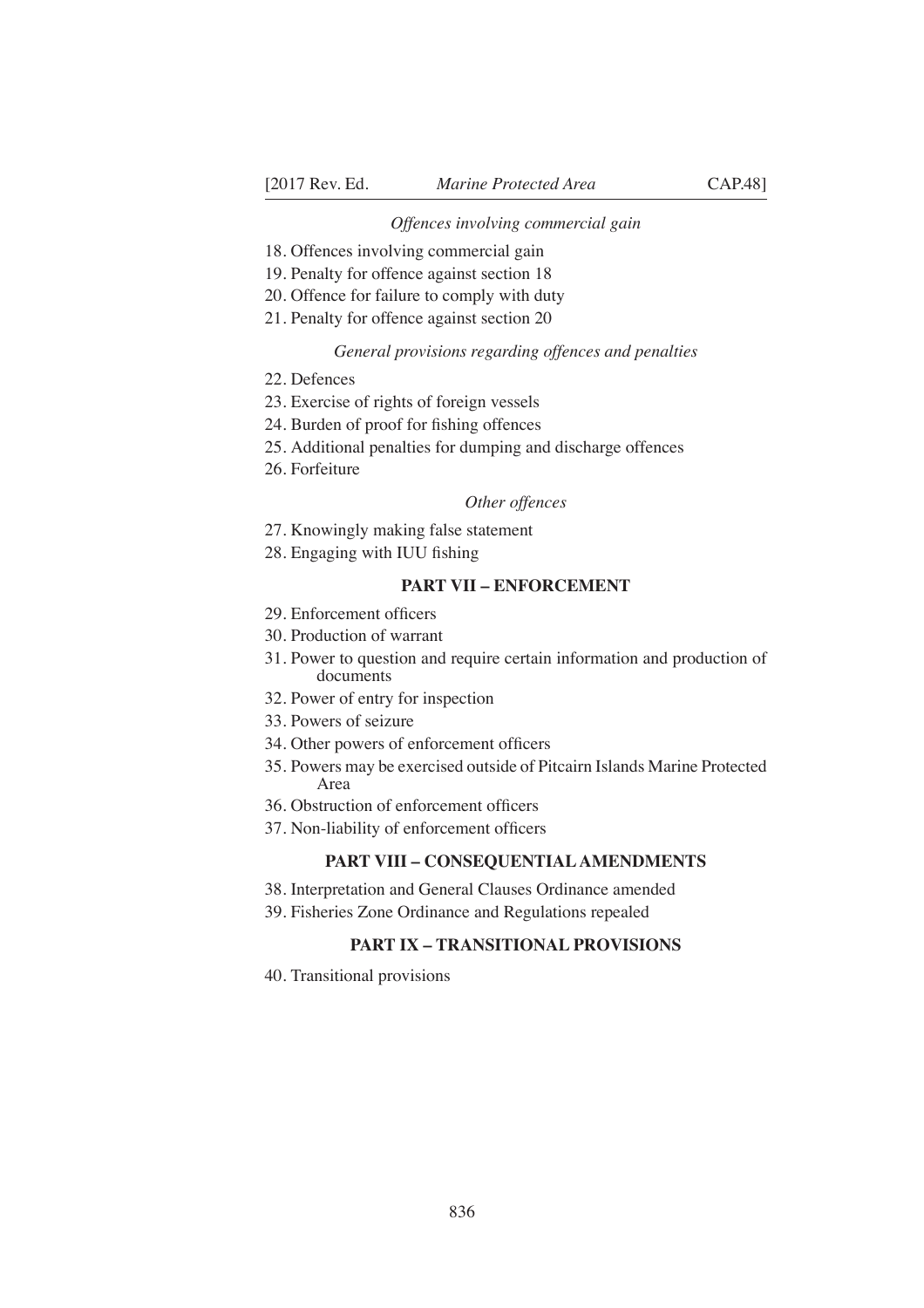# **PITCAIRN ISLANDS MARINE PROTECTED AREA ORDINANCE 2016**

An Ordinance to provide for the conservation and protection Ordinances: 3 of 2016 of the marine environment of the Pitcairn Islands

[12 September 2016]

# **PART I – PRELIMINARY**

**1.** This Ordinance is the Pitcairn Islands Marine Protected Short title Area Ordinance 2016.

**2.** - (1) This Ordinance shall be brought into force by Order Commencement by the Governor, except as provided in subsection (2).

(2) Section 10 comes into force on a date appointed by the Governor by Order following the passing of Marine Conservation Regulations.

**3.** In this Ordinance–

**Coastal Conservation Area** means an area described in section 11.

### **discharge offence–**

- (a) means an offence under this Ordinance or any Marine Conservation Regulations that is committed by discharging any substance into the marine environment; and
- (b) includes an offence under section 20 (failure to comply with duty), where that offence results in the discharge of any substance into the marine environment in breach of this Ordinance or any Marine Conservation Regulations.

**diving** means water-based activity involving the use of diving equipment, and includes scuba diving, surface-supply diving, submersible diving and remote operated vehicle diving.

## **dumping–**

(a) means:

- (i) any deliberate disposal into the sea of waste or other matter from vessels and structures at sea; and
- (ii) any deliberate disposal into the sea of vessels and structures at sea; and
- (iii) any storage of waste or other matter in the seabed and the subsoil of the seabed from vessels and structures at sea; and
- (iv) any abandonment or toppling at the site of structures at sea for the sole purpose of deliberate disposal; but

Interpretation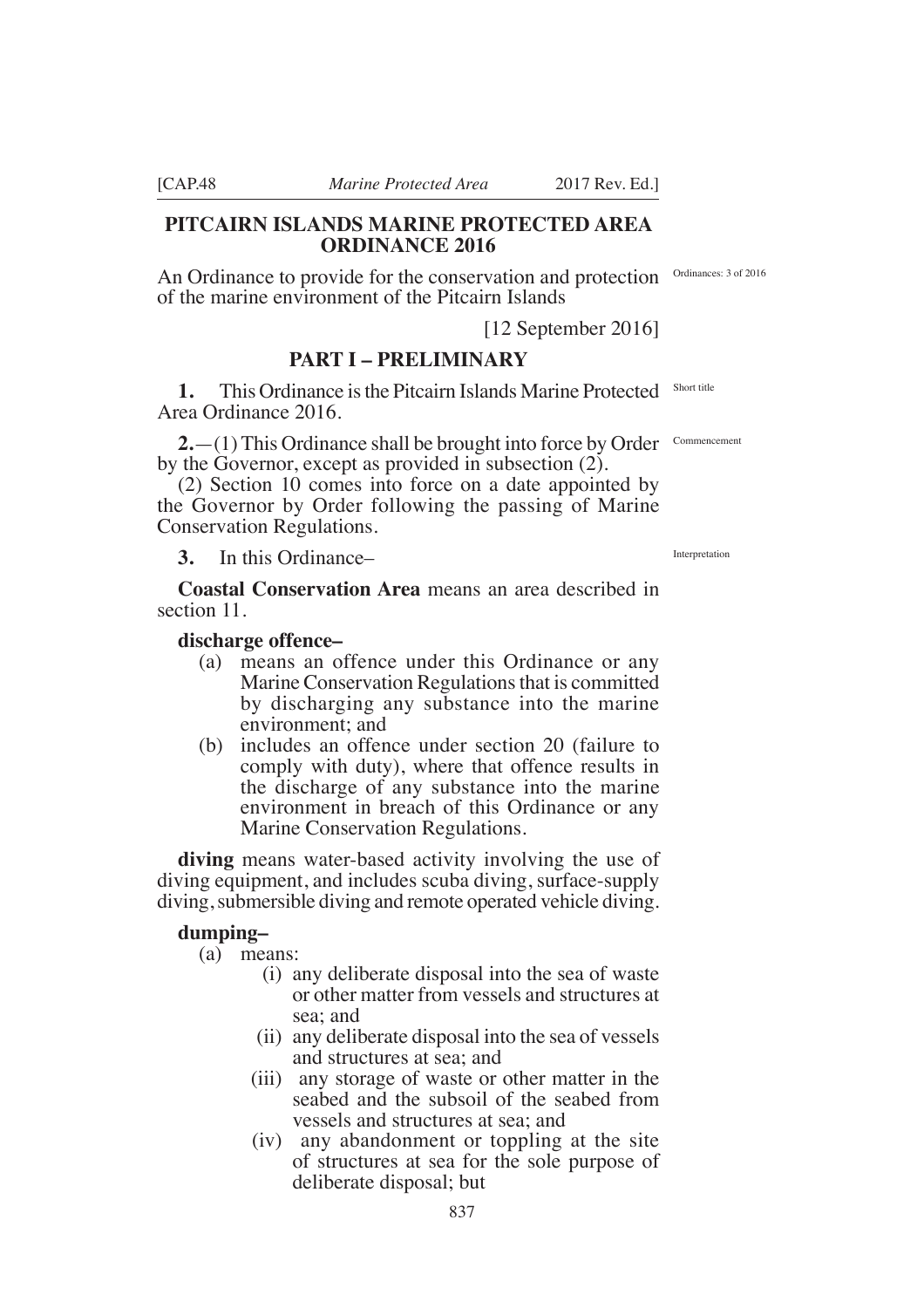- (b) does not include:
	- (i) the disposal into the sea of waste or other matter where that disposal is incidental to, or derived from, the normal operations of vessels and structures at sea and their equipment, other than waste or other matter transported by or to vessels and structures at sea, operating for the purpose of disposal of such matter or derived from the treatment of such waste or other matter on such vessels and structures; or
	- (ii) placement of matter for a purpose other than the mere disposal of it; but only if the placement is not contrary to the aims of the Convention on the Prevention of Marine Pollution by Dumping of Wastes and Other Matter (1972); or
	- (iii) abandonment in the sea of matter (for example, cables, pipelines, and marine research devices) placed for a purpose other than the mere disposal of it.

## **dumping offence–**

- (a) means an offence under this Ordinance or any Marine Conservation Regulations that is committed by dumping; and
- (b) includes an offence under section 20 (failure to comply with duty) where that offence results in dumping in breach of this Ordinance or any Marine Conservation Regulations.

**Exclusive Economic Zone** means the exclusive economic zone of Pitcairn Islands as defined in the Proclamation Establishing an Exclusive Economic Zone (Proclamation No 1 of 1977).

**Fisheries Management Plan** means a plan adopted in accordance with section 15.

#### fishing-

- (a) means the catching, taking, or harvesting of fish or other marine life; and
- (b) includes:
	- (i) any activity that may reasonably be expected to result in the catching, taking, or harvesting of fish or other marine life; and
	- (ii) any operation in support of or in preparation for any activities described in this definition.

**fishing offence** means an offence under this Ordinance or any Marine Conservation Regulations that is committed by fishing.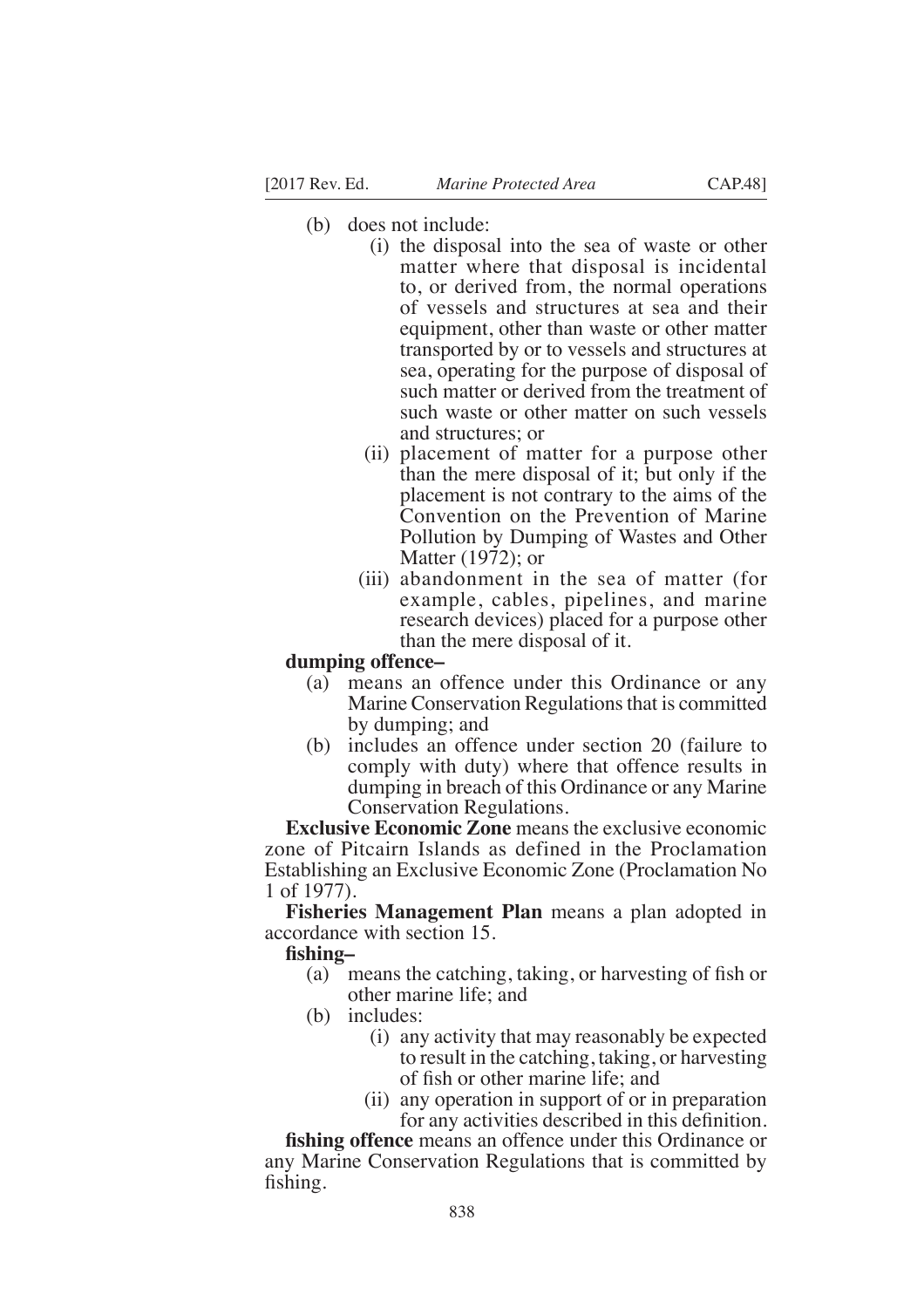**fishing vessel** means any vessel of any size designed, equipped, or used for the purposes of fishing, including support ships, fish processing vessels, vessels engaged in transhipment and carrier vessels equipped for the transportation of products of fishing, except container vessels.

**foreign vessel** means any vessel other than a vessel that is the property of the Government of Pitcairn Islands, or is wholly owned by, or under exclusive charter to, any resident of Pitcairn Island.

**lawful resident of Pitcairn** means any person who:

- (a) has the right of abode on Pitcairn as defined in the Right of Abode Ordinance; or
- (b) is a permanent resident of Pitcairn or has been granted entry clearance for settlement under the Immigration Ordinance; or
- (c) intends to reside in Pitcairn for 3 months or more and has a valid entry clearance permitting such residency, or is exempt from the requirement to have entry clearance, under the Immigration Ordinance.

**Marine Conservation Regulations** mean regulations made under section 14.

## **marine environment–**

- (a) means the natural and biological resources comprising any marine ecosystem; and
- (b) includes all marine life and the oceans, seas, lagoons, coastal areas, and other places where marine life exists.

## **marine life–**

- (a) means any species of plant or animal life or other organism that, at any stage in its life history, must inhabit the sea, whether living or dead; and
- (b) includes seabirds; and
- (c) includes all kinds of algae and sea-grasses that grow in the Pitcairn Islands Marine Protected Area.

## **marine scientific research–**

- (a) means research (whether fundamental or applied) carried out for the purpose of increasing knowledge about the marine environment; and
- $(b)$  includes any related scientific activity; but
- (c) excludes any research carried out in relation to a mining activity (unless that research relates to a mining activity undertaken outside the Pitcairn Islands Marine Protected Area).

**mining activity** means any of the following activities carried out for, or in connection with, the identification of areas of the seabed likely to contain mineral deposits, the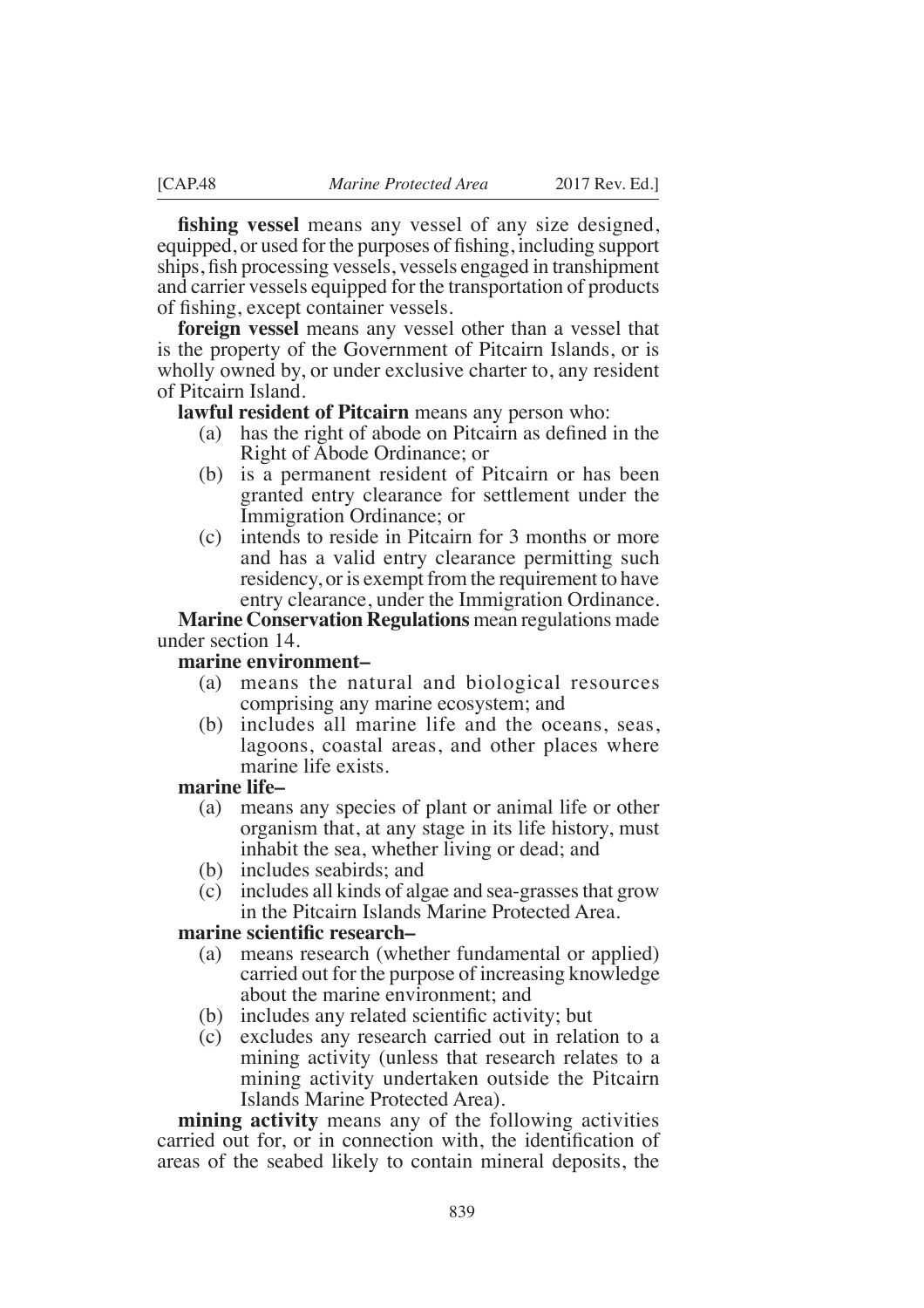identification of mineral deposits, or the taking or extraction of minerals from the sea or seabed and associated processing of those minerals:

- (a) the construction, mooring or anchoring long-term, placement, alteration, extension, removal, or demolition of a structure, part of a structure, or a vessel used in connection with a structure;
- (b) the depositing of any thing or organism in, on or under the seabed or subsoil;
- (c) the destruction, damaging, or disturbance of the seabed or subsoil;
- (d) the discharging of a harmful substance.

#### **owner includes:**

- (a) in relation to a company, any person occupying the position of a director of the company by whatever name called;
- (b) in relation to a partnership (other than a limited partnership), any partner;
- (c) in relation to a limited partnership, any general partner; and
- (d) in relation to a body corporate or an unincorporated body ,other than a company, partnership, or limited partnership, any person occupying a position in the body that is comparable with that of a director of a company.

**Pitcairn Islands** means the islands of Pitcairn, Henderson, Ducie and Oeno.

**Pitcairn Islands Marine Protected Area** means the area described in section 4.

**precautionary principle** means the principle that there is a need for caution in managing adverse effects where there is scientific and technical uncertainty about those effects.

**prohibited activity** means an activity listed as a prohibited activity in section 8.

**regulated activity** means an activity listed as a regulated activity in section 10.

**Specially Protected Area** means an area declared by the Governor as a Specially Protected Area in accordance with section 7.

**territorial sea** means:

- (a) in relation to Pitcairn and Henderson Islands, any part of the sea within 12 nautical miles measured from the nearest point of the low-water line along the coast; and
- (b) in relation to Ducie and Oeno Islands, any part of the sea within 12 nautical miles measured from the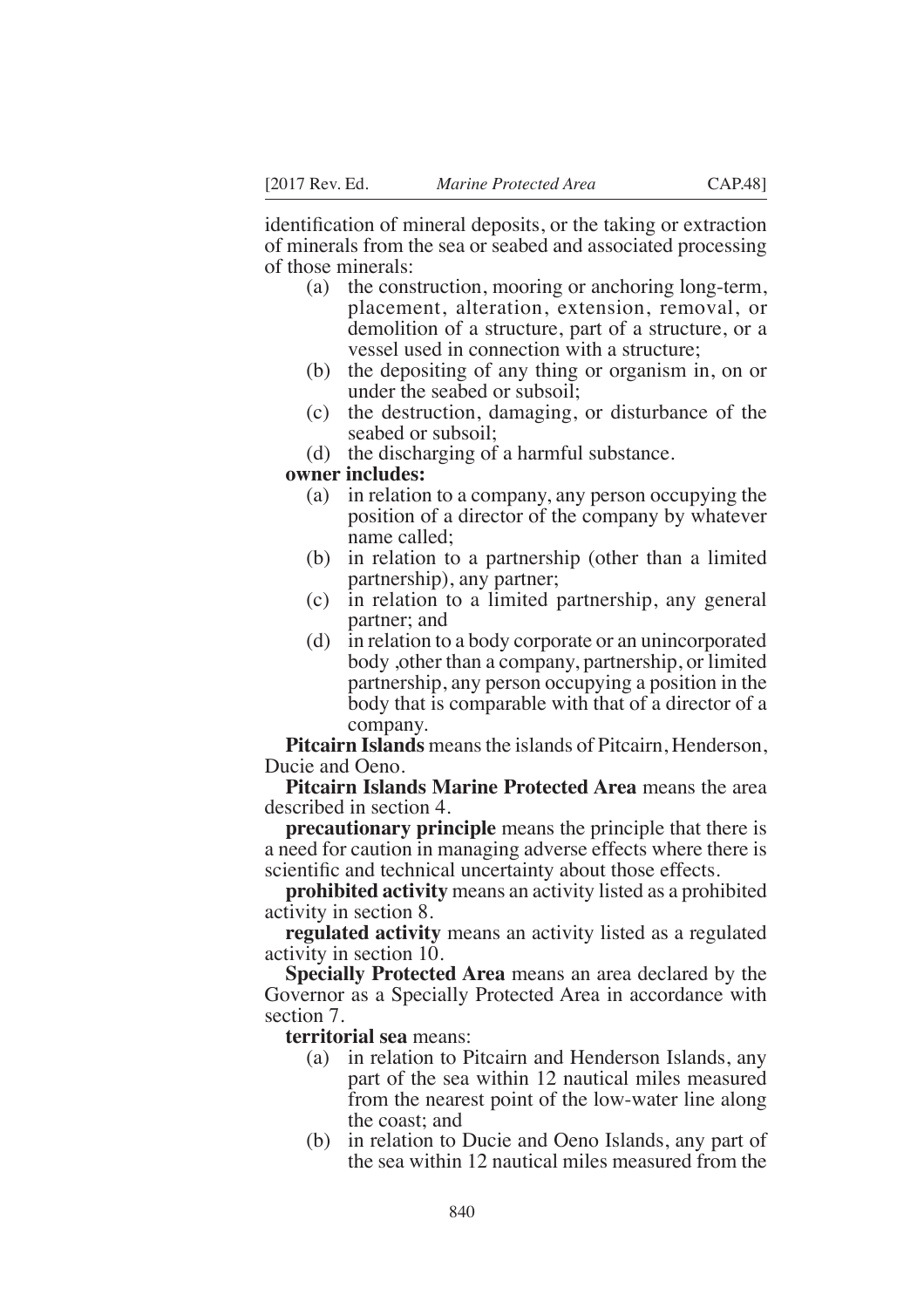nearest point of the seaward low-water line of the reef, together with the lagoons of those islands.

**UNCLOS** means the United Nations Convention on the Law of the Sea, 10 December 1982.

**vessel** means any description of vessel, hovercraft, submersible vessel, or other vessel of whatever size, and includes a seaplane while travelling on water.

# **PART II – PITCAIRN ISLANDS MARINE PROTECTED AREA**

**4.** The area comprising the Exclusive Economic Zone and the territorial seas of Pitcairn, Henderson, Ducie and Oeno Islands is established as the Pitcairn Islands Marine Protected Area.

**5.** The principles of the Pitcairn Islands Marine Protected **Principles of Pitcairn** Area are:

- (a) conservation and protection of the marine environment for present and future generations;
- (b) maintenance of biodiversity;
- (c) minimisation of human impact;
- (d) maintenance of the Pitcairn Islands Marine Protected Area as a global reference site against which other marine areas can be benchmarked;
- (e) preservation of customary fishing practices of Pitcairn residents.

**6.**—(1) Any person within the Pitcairn Islands Marine Protected Area must comply with this Ordinance and any Marine Conservation Regulations.

(2) The following persons have a duty to exercise due diligence to prevent a breach of this Ordinance or any Marine Conservation Regulations:

- (a) in relation to any breach or potential breach that may be carried out from a vessel, the owner, master and charterer (if any) of the vessel;
- (b) in relation to any breach or potential breach that involves a mining activity, any person able to make decisions affecting the whole or a substantial part of the operations connected with the activity.

(3) However, nothing in this section restricts or prevents the lawful exercise of internationally recognised rights of passage or freedom of navigation through the Pitcairn Islands Marine Protected Area, and any activities internationally recognised as appurtenant thereto.

**7.**  $-$ (1) The Governor may by order declare any specified  $\frac{\text{Specially Protocol}}{\text{Area}}$ area within the Pitcairn Islands Marine Protected Area to be

Protected Area

Pitcairn Islands Marine Protected Area established

Duty to comply with Ordinance and Marine Conservation Regulations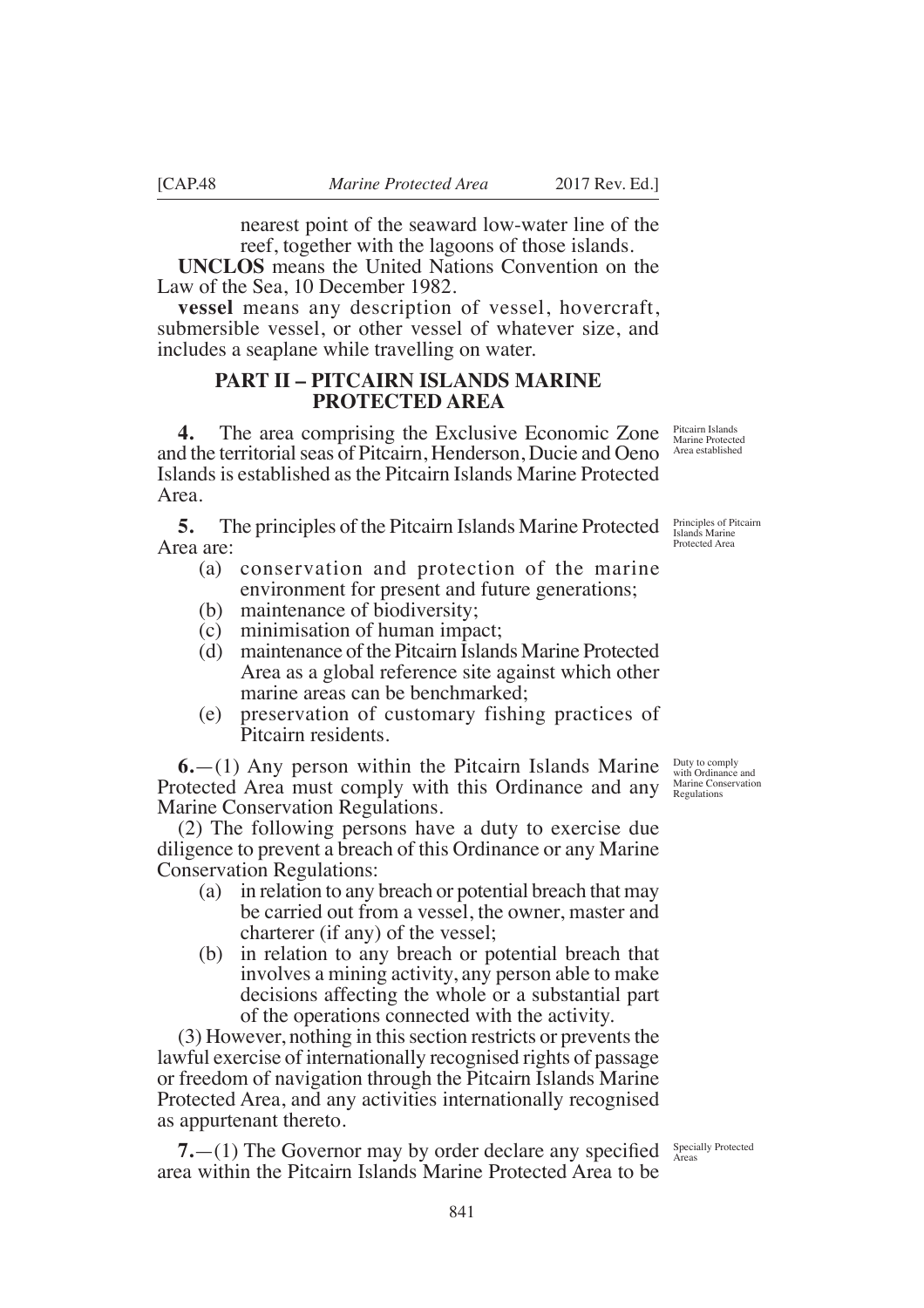a Specially Protected Area.

(2) No vessel may enter a Specially Protected Area without express permission of the Governor or a person designated for that purpose by the Governor.

(3) The Governor may make an order under subsection (1) only if:

- (a) the Governor considers the order necessary for the protection of the marine environment; and
- (b) the order is consistent with international law, including UNCLOS.
- (4) An order under this section must specify:
	- (a) the boundaries of the area;
	- (b) the reasons for the designation;
	- (c) the conditions with which permission may be granted to enter the area; and
	- (d) when the order will expire, or, if it is to operate indefinitely, that it remains in force until further order.

(5) An order under this section must be published:

- (a) on the Public Notice Board; and
- (b) in any other manner and place directed by the Governor, including on any official website.

# **PART III – PROHIBITED AND REGULATED ACTIVITIES**

Prohibited activities

**8.** Subject to section 9, no person may undertake any of the following activities in the Pitcairn Islands Marine Protected Area:

- $(a)$  fishing;
- (b) any mining activity;
- (c) the disturbance of, or the removal of non-living natural material from, the seabed or subsoil;
- (d) the dumping of waste or other matter (including from vessels or structures);
- (e) the causing of vibrations (other than vibrations caused by the propulsion of a ship) in a manner that is likely to have an adverse effect on marine life;
- $(f)$  any other activity specified as a prohibited activity under any Marine Conservation Regulations.

Activities to which prohibition does not apply

**9.**—(1) Section 8 does not apply to activities to which subsections (2) to (4) apply.

 $(2)$  This subsection applies to fishing by lawful residents of Pitcairn, provided that fishing is:

(a) conducted while in transit to or from other islands in or outside the Pitcairn Islands Marine Protected Area, for consumption during that trip;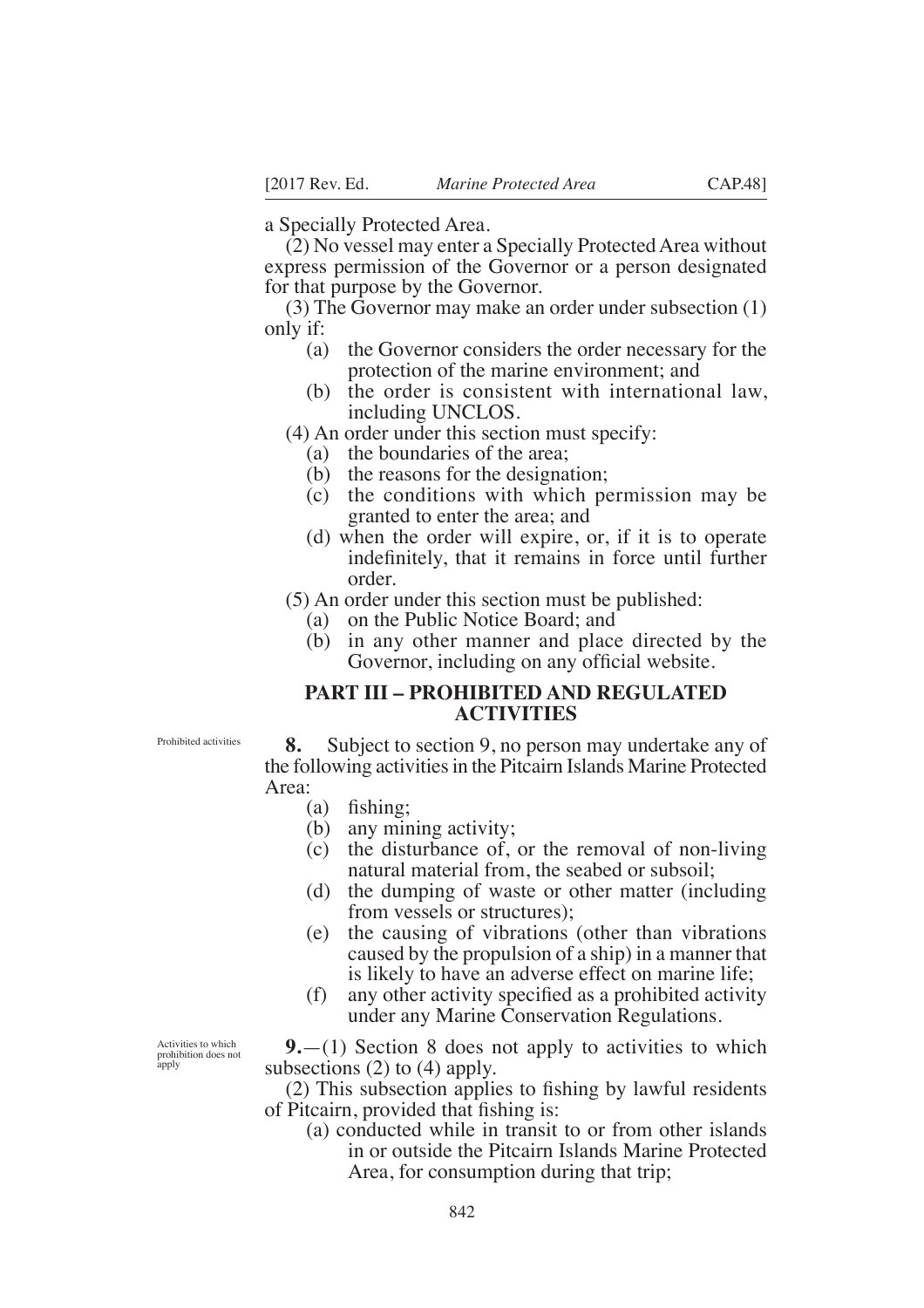- (b) by an attended line (whether or not with a rod); and
- (c) conducted in accordance with any Marine Conservation Regulations and Fisheries Management Plan.

 (3) This subsection applies to any activity carried out under a permit granted under this Ordinance and Marine Conservation Regulations for the purpose of marine scientific research.

(4) This subsection applies to any activity carried out in a Coastal Conservation Area in accordance with section 13.

(5) The Governor may in Marine Conservation Regulations specify further activities that:

- (a) are not prohibited under section 8;
- (b) are not prohibited under section 8 only insofar as they are conducted in accordance with a permit granted under the Regulations; or
- (c) are not prohibited under section 8 only insofar as they are conducted in accordance with conditions specified in the Regulations.

**10.** No person may undertake any of the following activities in the Pitcairn Islands Marine Protected Area, except in accordance with and to the extent permitted by Marine Conservation Regulations:

- (a) diving;
- (b) anchoring;
- (c) discharging of ballast water;
- (d) any other activity specified as a regulated activity in Marine Conservation Regulations.

# **PART IV – COASTAL CONSERVATION AREAS**

**11.** The following areas are established as Coastal Conservation Areas established Conservation Areas in the Pitcairn Islands Marine Protected Area:

- (a) the territorial seas around Pitcairn, Henderson, Ducie and Oeno Islands;
- (b) the area within 2 nautical miles of 40 mile reef; and
- (c) a transit zone between Pitcairn Island and 40 mile reef as described in Marine Conservation Regulations.

**12.** The principles of the Coastal Conservation Areas are:

- (a) conservation of the unique marine environments and biodiversity in the coastal areas, reefs and lagoons;
- (b) sustenance and sustainable development of the Pitcairn community;
- (c) sustainable management of marine resources.

Regulated activities

Principles of Coastal Conservation Areas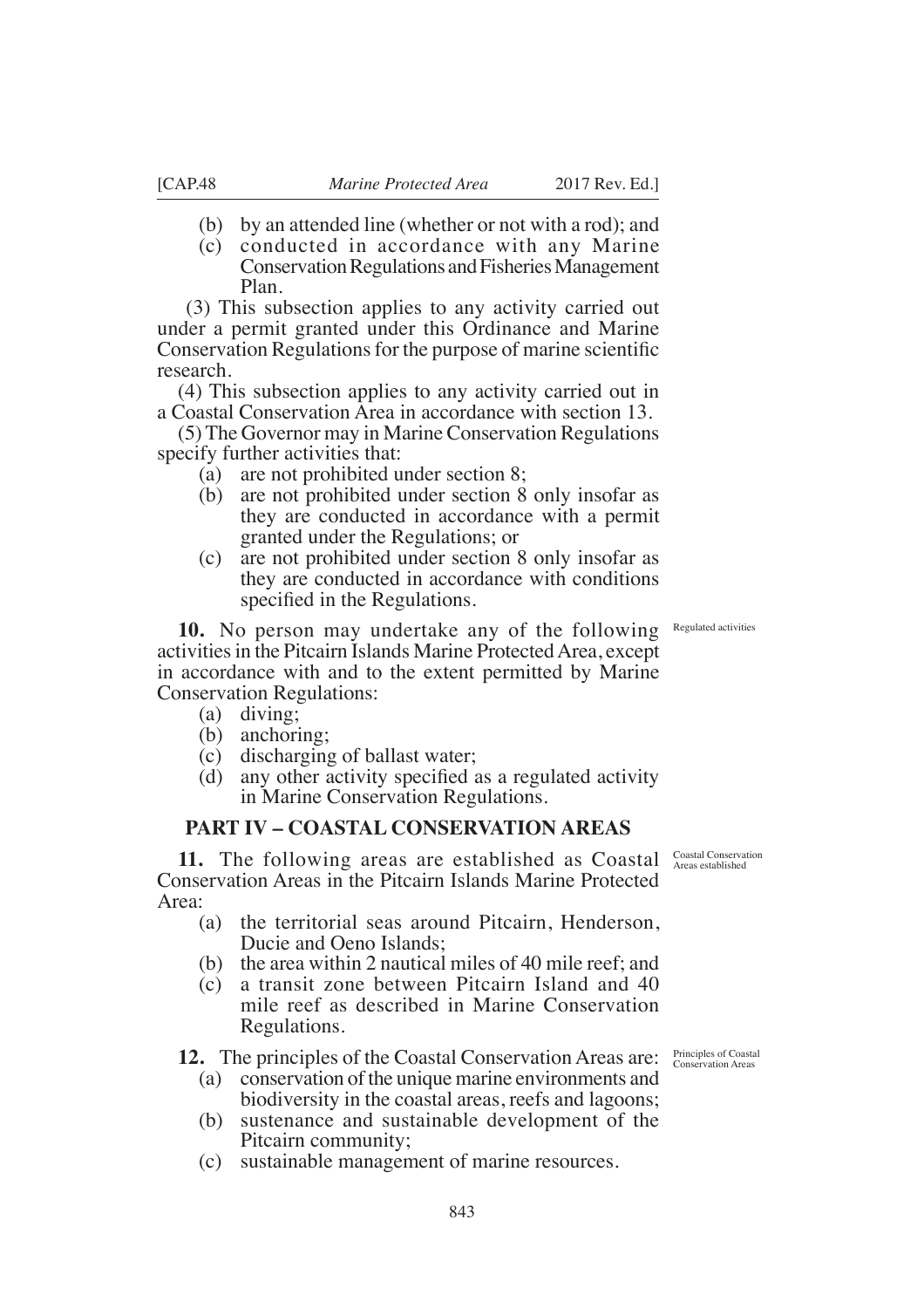Restriction on activity in Coastal Conservation Areas

**13.** A person may undertake a prohibited activity in a Coastal Conservation Area if that activity is permitted by and conducted in accordance with:

- (a) any applicable Marine Conservation Regulations, including any requirement to obtain a permit that is specified in those regulations; and
- (b) any applicable Fisheries Management Plan.

# **PART V – REGULATIONS AND PLANS**

**14.**—(1) The Governor may, in consultation with the Island Council and the community of Pitcairn Island, pass regulations, to be known as Marine Conservation Regulations.

(2) Marine Conservation Regulations may apply in relation to all or any specified part of the Pitcairn Islands Marine Protected Area, and may:

- (a) prescribe requirements of entry to or exit from that area or both;
- $(b)$  prohibit specified activities in that area;
- (c) specify activities that may only be undertaken in certain conditions, and the conditions in which such activities can be undertaken;
- (d) specify activities that may only be undertaken in accordance with a permit;
- (e) prescribe a framework for applying for and granting permits, including regulations that, in relation to all or any specified type of permit:
	- (i) specify the authority that may grant permits;
	- (ii) prescribe a process for applying for permits and for varying permits, including prescribing any information to be included and any forms to be used in an application;
	- (iii) prescribe fees to be paid upon application or upon the grant of a permit or both;
	- (iv) prescribe information, reports or records that must be provided by applicants, permit holders or both;
	- (v) specify criteria for granting permits;
	- (vi) specify conditions that must attach to a permit;
	- (vii) specify consequences for breaching conditions of a permit;
	- (viii) specify when a permit may be suspended or cancelled;
- (f) exempt persons or categories of person from specified provisions of this Ordinance;
- (g) create offences and prescribe penalties for breach of any regulation;

Marine Conservation Regulations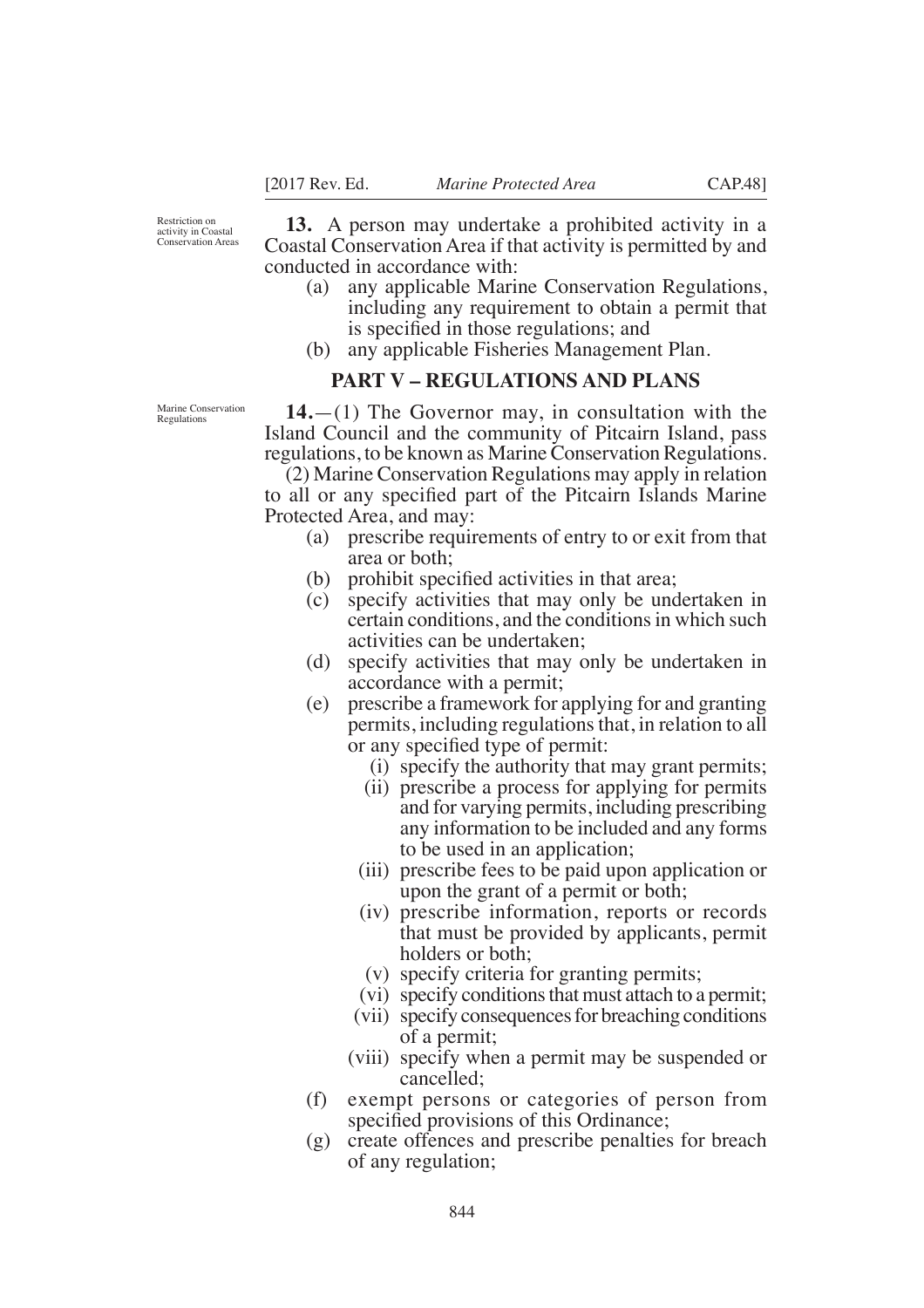(h) otherwise give effect to any of the purposes of this Ordinance.

(3) In passing Marine Conservation Regulations, the Governor shall have particular regard to:

- (a) the principles of the Pitcairn Islands Marine Protected Area as described in section 5, and in relation to regulations that apply in the Coastal Conservation Areas, the principles of that area as described in section 12;
- (b) applicable principles of international law, including UNCLOS;
- (c) the precautionary principle;
- (d) Part 2 of the Pitcairn Constitution, and in particular section 19 (the right to protection of the environment); and
- (e) the views of the Pitcairn community.
- (4) Marine Conservation Regulations must be published:
	- (a) on the Public Notice Board; and
	- (b) in any other manner and place directed by the Governor, including on any official website.

**15.**—(1) The Island Council may, with approval of the Governor, adopt a Fisheries Management Plan to apply to any fishing permitted under this Ordinance, for the purpose of ensuring the sustainable management of fish and other marine life and protection of the marine environment.

(2) Without prejudice to the generality of subsection (1), a Fisheries Management Plan may include rules that limit or prohibit fishing:

- (a) in a particular area;
- (b) of a particular species;
- (c) during a particular season or for a specified period of time;
- (d) carried out by particular methods.

(3) A Fisheries Management Plan adopted under this section must be consistent with this Ordinance and any applicable Marine Conservation Regulations, and to the extent there is any conflict, the Ordinance and Regulations prevail.

# **PART VI – OFFENCES AND PENALTIES**

*Offences not involving commercial gain*

**16.**—(1) A person commits an offence if the person, otherwise than in the course of producing a commercial gain: sain

(a) undertakes a prohibited activity in the Pitcairn Islands Marine Protected Area in breach of section 8; or

Offences not involving commercial

Fisheries Management Plan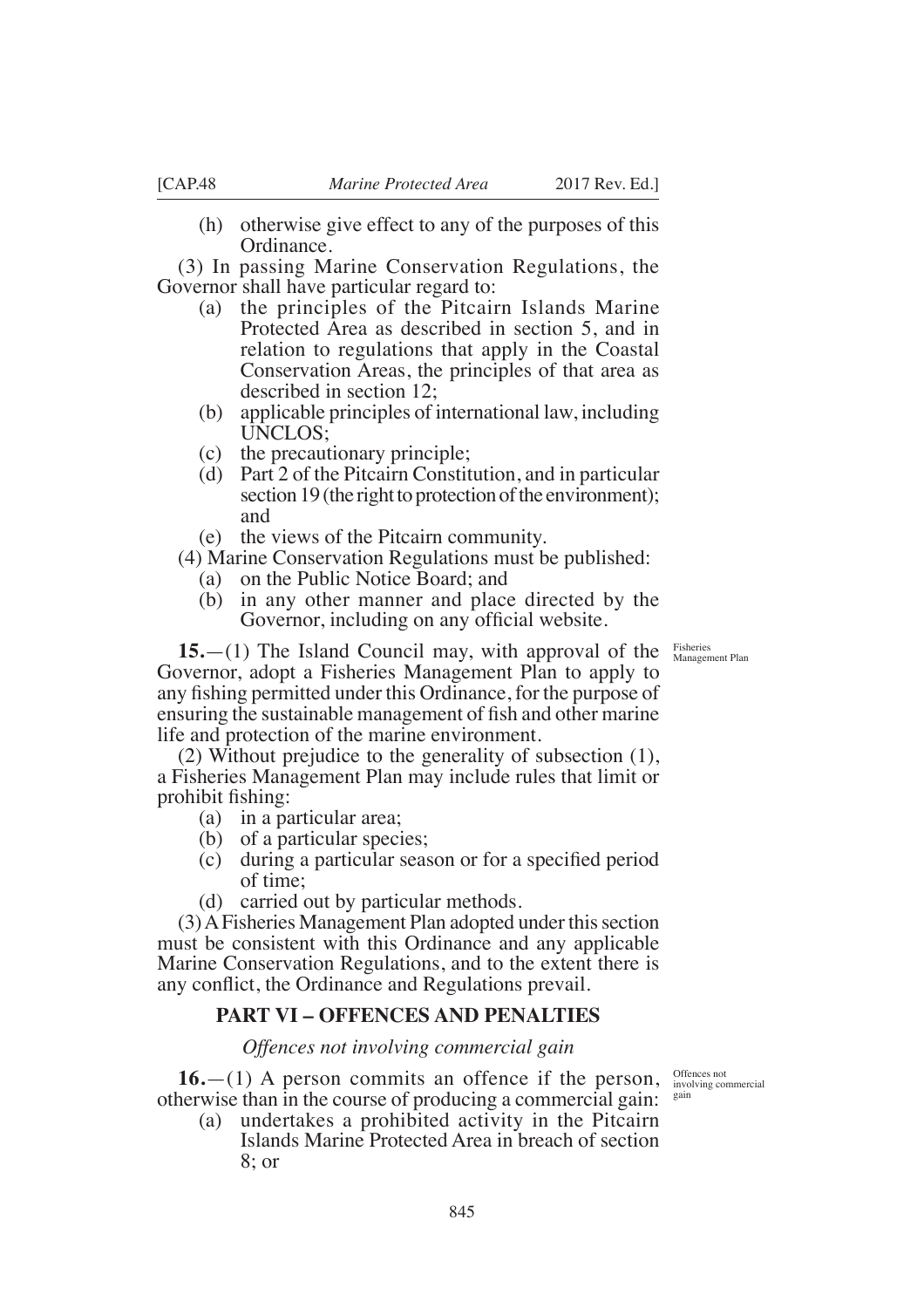(b) undertakes a regulated activity in the Pitcairn Islands Marine Protected Area in breach of section 10.

(2) In a prosecution for an offence against this section, it is not necessary to prove that the defendant intended to commit the offence.

(3) It is a defence to a prosecution for an offence against this section if the defendant proves one or more of the defences described in section 22.

Penalty for offence against section 16

**17.**—(1) A person convicted of an offence against section 16 is liable:

- (a) in the case of a natural person, to imprisonment for a maximum term of 12 months or a fine not exceeding  $$50,000$  or both; or
- (b) in the case of a person other than a natural person, to a fine not exceeding  $$500,000$ .

(2) A person convicted of an offence against section 16 is also liable, if the offence is a continuing one, to a fine not exceeding  $$2,000$  for every day or part of a day during which the offence continues.

(3) The continued existence of anything, or the intermittent repetition of any actions, contrary to any provision of this Ordinance or Marine Conservation Regulations is a continuing offence.

## *Offences involving commercial gain*

Offences involving commercial gain

**18.**—(1) A person commits an offence if the person, in the course of producing a commercial gain:

- (a) undertakes a prohibited activity in the Pitcairn Islands Marine Protected Area in breach of section 8; or
- (b) undertakes a regulated activity in the Pitcairn Islands Marine Protected Area in breach of section 10.

(2) In a prosecution for an offence against this section, it is not necessary to prove that the defendant intended to commit the offence.

(3) It is a defence to a prosecution for an offence against this section if the defendant proves one or more of the defences described in section 22.

**19.**—(1) A person convicted of an offence against section 18 is liable:

- (a) in the case of a natural person, to imprisonment for a maximum term of 3 years or a fine not exceeding  $$150,000$  or both: or
- (b) in the case of a person other than a natural person, to a fine not exceeding  $$1,500,000$ .

Penalty for offence against section 18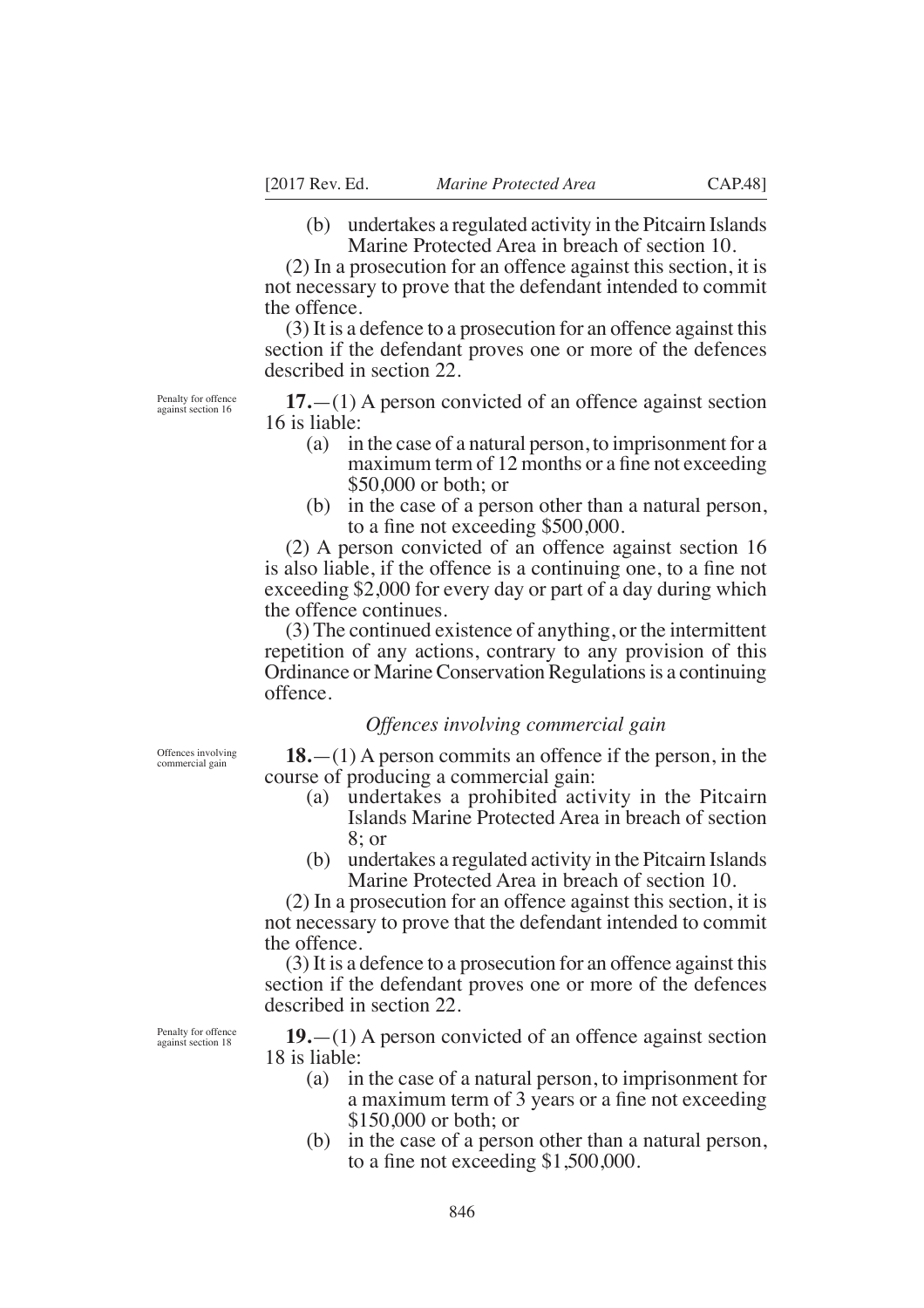(2) A person convicted of an offence against section 18 is also liable, if the offence is a continuing one, to a fine not exceeding  $$6,000$  for every day or part of a day during which the offence continues.

(3) The continued existence of anything, or the intermittent repetition of any actions, contrary to any provision of this Ordinance or Marine Conservation Regulations is a continuing offence.

(4) A court may, in addition to any penalty described above, order a person convicted of an offence under section 18 to pay an amount not exceeding 3 times the value of any commercial gain resulting from the commission of the offence.

(5) The court must assess the value of any gain for the purpose of subsection (4).

(6) The amount of any additional penalty imposed under subsection  $(4)$  is recoverable in the same manner as a fine.

**20.**—(1) A person commits an offence against this section  $\frac{\text{Office for failure to}}{\text{complex with duty}}$ if the person:

- (a) has a duty under section 6(2); and
- (b) in the course of producing a commercial gain, fails to comply with that duty.

(2) In a prosecution for an offence against this section, it is not necessary to prove that the defendant intended to commit the offence.

**21.** - (1) A person convicted of an offence against section *Penalty for offence against section* 20 20 is liable:

- (a) in the case of a natural person, to imprisonment for a maximum term of 3 years or a fine not exceeding  $$150,000$  or both:
- (b) in the case of a person other than a natural person, to a fine not exceeding  $$1,500,000$ .

(2) A person convicted of an offence against section 20 is also liable, if the offence is a continuing one, to a fine not exceeding  $$6,000$  for every day or part of a day during which the offence continues.

(3) The continued existence of anything, or the intermittent repetition of any actions, contrary to any provision of this Ordinance or Marine Conservation Regulations is a continuing offence.

## *General provisions regarding offences and penalties*

 $22$ .  $-$ (1) It is a defence to a prosecution for an offence Defences against section 16 or 18 if the defendant proves that:

- (a) the commission of the offence was due to:
	- (i) an act or omission of another person; or

847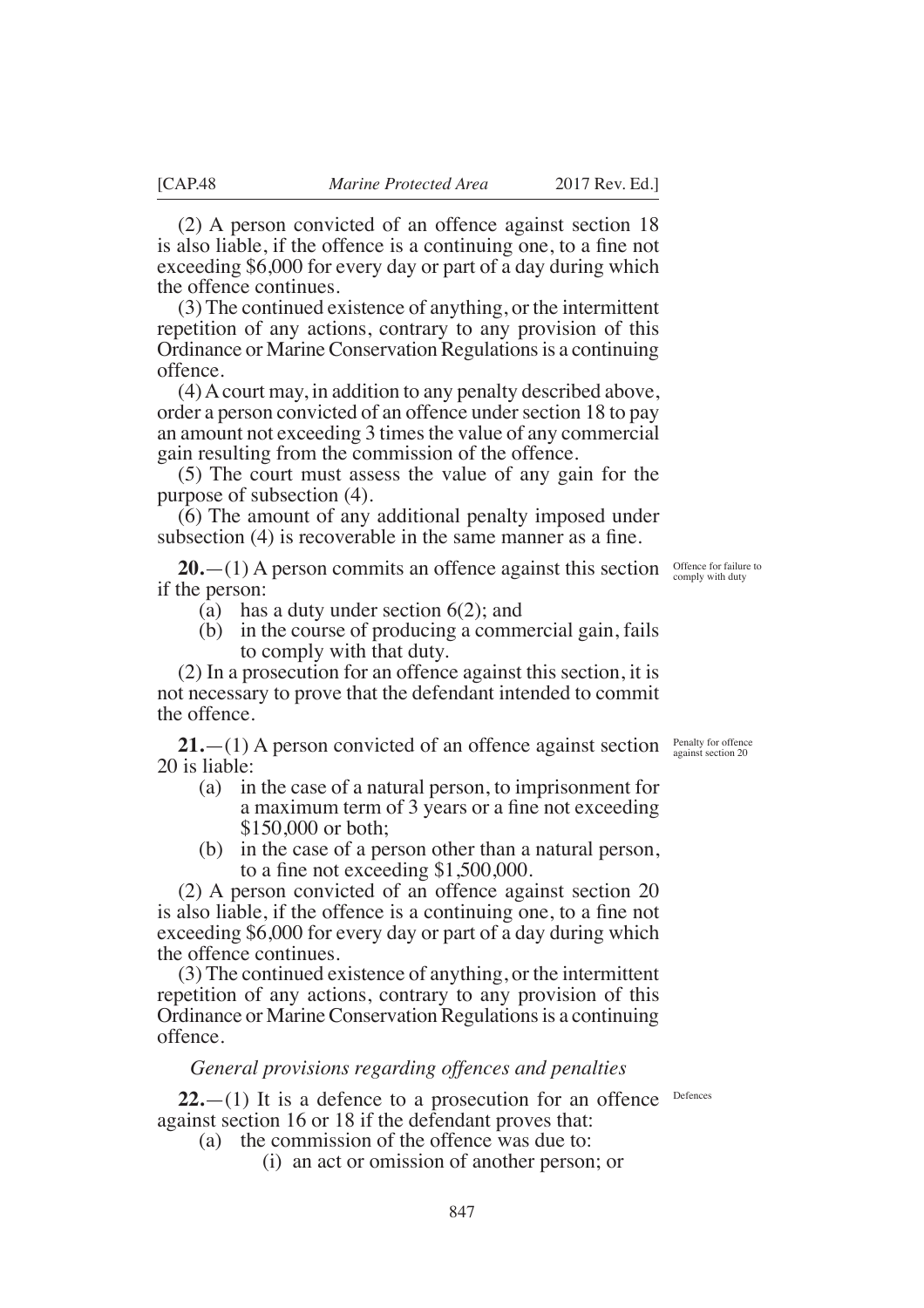- (ii) an accident; or
- (iii) some other cause outside the defendant's control; and
- (b) the defendant took all reasonable steps to avoid the commission of the offence or offences of the same kind.

(2) It is a defence to a prosecution for an offence under section 16 or 18 if the defendant proves that the act or omission that is alleged to constitute the offence:

- (a) was necessary to save or prevent danger to human health or safety, or the marine environment, to avert a serious threat to the vessel or structure, or (in the case of force majeure caused by stress of weather) to secure the safety of the vessel or structure; and
- (b) was a reasonable step to take in all the circumstances; and
- (c) was likely to result in less damage than would otherwise have occurred; and
- (d) was done in such a way that the likelihood of damage to human life or the marine environment was minimised.

**23.** No prosecution shall be brought against a foreign vessel for any action that is a lawful exercise of rights at international law, including UNCLOS.

**24.**—(1) For the purposes of any prosecution under this Ordinance or Marine Protection Regulations, the following presumptions apply in the absence of proof to the contrary:

- (a) any fishing vessel found or observed by any means stationary, moored, drifting, or sailing in a fishing pattern within the Pitcairn Islands Marine Protected Area shall be deemed to be engaged in fishing;
- (b) any fish or other marine life found on a vessel that is in the Pitcairn Islands Marine Protected Area shall be deemed to have been caught or taken within the Pitcairn Islands Marine Protected Area;
- (c) any vessel found in the Pitcairn Islands Marine Protected Area in possession of fishing equipment shall be deemed to be engaged in fishing unless that equipment is stowed so that it is not readily available for use for fishing.

(2) The onus of proof to rebut the presumptions described in subsection (1) shall lie upon the person charged.

(3) For the purposes of paragraph  $(1)(a)$ , the means by which a fishing vessel may found or observed to fall within that paragraph include, but are not limited to:

Exercise of rights of foreign vessels

Burden of proof for fishing offences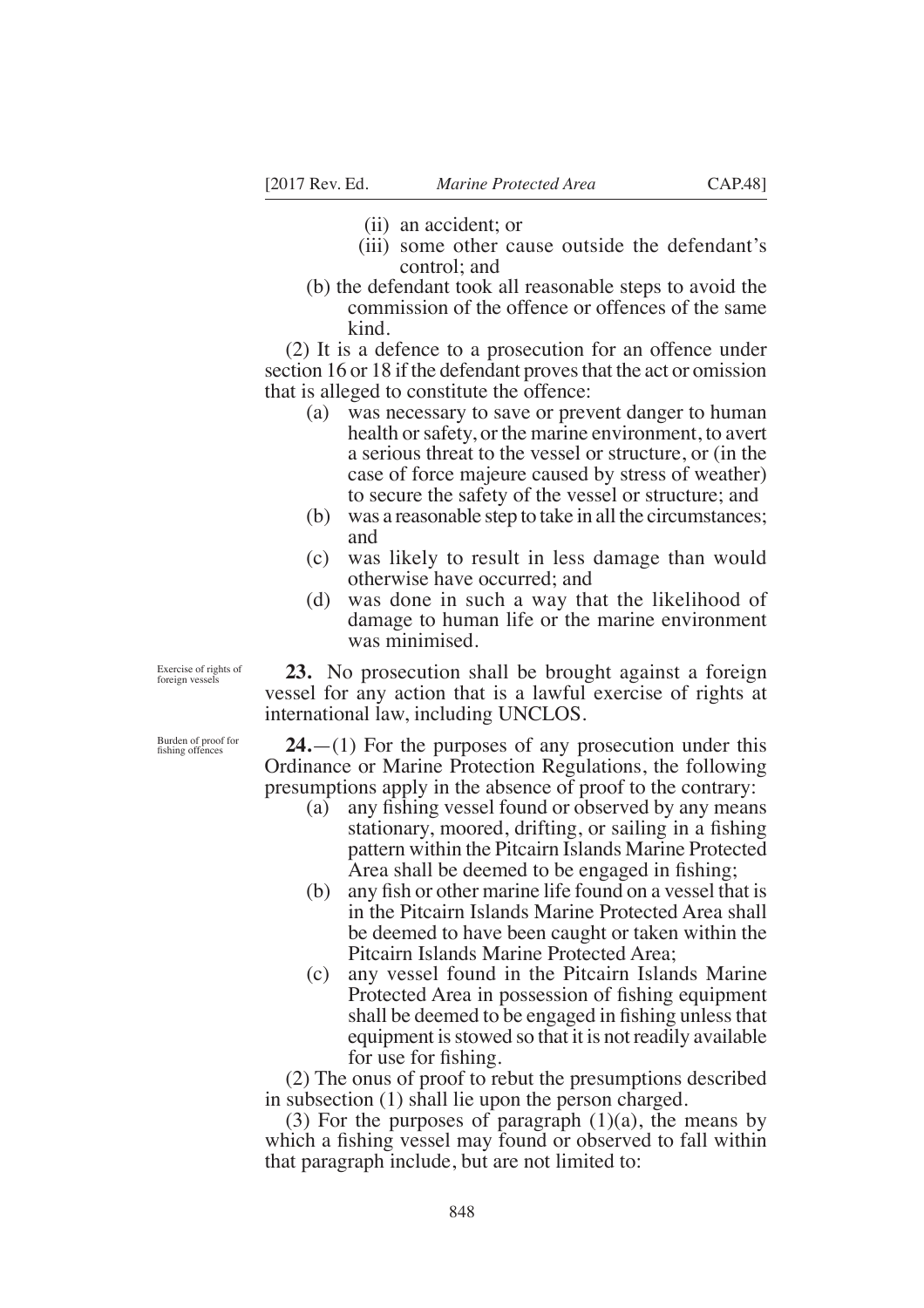- (a) remote satellite technology;
- (b) electronic monitoring by a Vessel Monitoring System (VMS);
- (c) an Automated Information System (AIS);
- (d) unmanned aerial, surface or underwater vehicle observations;
- (e) video, radar, acoustical and visual observations;
- (f) any other means that can reasonably be used to determine vessel activity historically or in real time.

**25.**—(1) In addition to any other penalty imposed under this Ordinance or any Marine Conservation Regulations, the court may order a person convicted of a dumping offence or a discharge offence to pay such amounts as the court may assess in respect of the costs incurred in respect of or associated with removing, containing, rendering harmless, or dispersing any waste or other matter to which the offence relates.

(2) A court that convicts a person of a dumping offence or a discharge offence may order that the whole or part of the fine or other monetary penalty imposed on the person under this Ordinance or any Marine Conservation Regulations be paid to another person specified by the court.

 $(3)$  The specified person must apply the money towards meeting the costs of either or both:

- (a) removing, containing, rendering harmless, or dispersing the harmful substance or waste or other matter;
- (b) repairing the damage resulting from the harmful substance or waste or other matter.

**26.** Upon conviction of a person for an offence under this Ordinance or any Marine Conservation Regulations, the court may order the forfeiture to the Crown of:

- (a) where the person convicted is the master, owner or charterer of a vessel used in the commission of the offence, that vessel;
- $(b)$  any fish or other marine life obtained in contravention of this Ordinance or Marine Conservation Regulations and any proceeds from the sale of that fish or other marine life:
- (c) any fishing gear, apparatus, cargo, stores or other equipment found on a vessel used in the commission of the offence;
- (d) any other property used in the commission of the offence.

Additional penalties for dumping and discharge offences

Forfeiture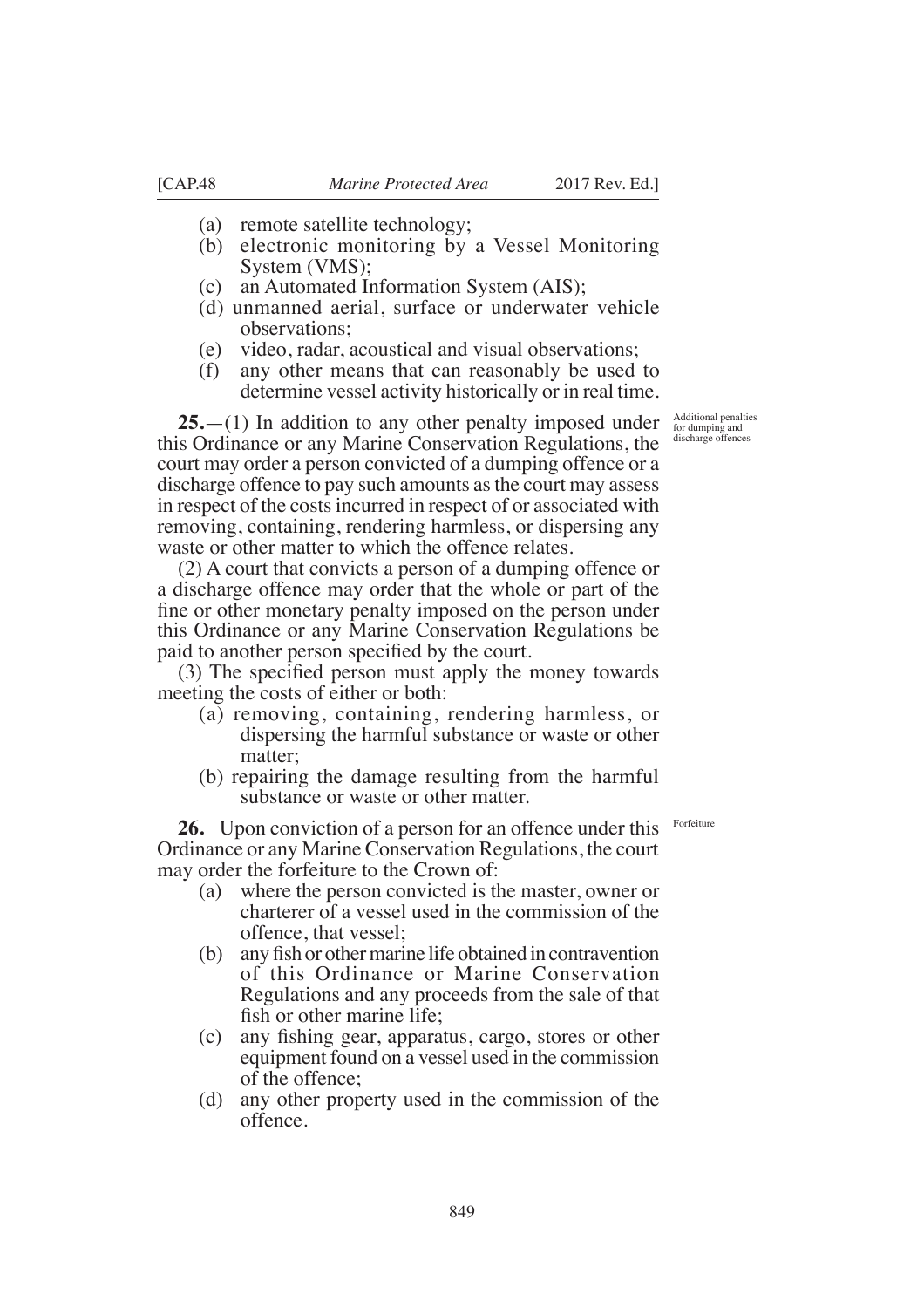# *Other offences*

Knowingly making false statement

**27.**—(1) A person commits an offence if the person knowingly, for the purpose of obtaining a benefit or avoiding a penalty:

(a) makes a false or misleading statement; or

(b) omits any information–

in any communication, application, record, or document prescribed by or in accordance with Marine Conservation Regulations, or required for their administration.

(2) A person commits an offence if the person knowingly, for the purpose of obtaining a benefit or avoiding a penalty:

(a) uses, deals with, or acts upon; or

(b) causes any other person to use, deal with, or act upon– any false communication, application, record or other document prescribed by or in accordance with Marine Conservation Regulations, or required for their administration.

(3) A person commits an offence if the person knowingly, for the purpose of obtaining a benefit or avoiding a penalty, destroys or partially destroys any communication, application, record or other document prescribed by or in accordance with Marine Conservation Regulations or required for their administration.

(4) A person convicted of an offence against this section is liable to imprisonment for a maximum term of 12 months, or a fine not exceeding \$10,000 or both.

**28.**—(1) A person commits an offence if the person has knowingly or recklessly conducted business directly related to illegal, unreported and unregulated fishing, including the trade in, or the importation, exportation, or re-exportation of, fishery products.

(2) In this section:

(a)  $\lq$ illegal fishing" means fishing:

- $(i)$  conducted by a fishing vessel in the Pitcairn Islands Marine Protected Area in breach of this Ordinance;
- (ii) conducted by a fishing vessel flying the flag of a State which is a party to a regional fisheries management organisation, but which is operating in contravention of the conservation and management measures of that organisation; or
- (iii) conducted in contravention of international law applicable to Pitcairn;

(b)  $\degree$  interported fishing" means:

(i) where an obligation to report is in place

Engaging with IUU<br>fishing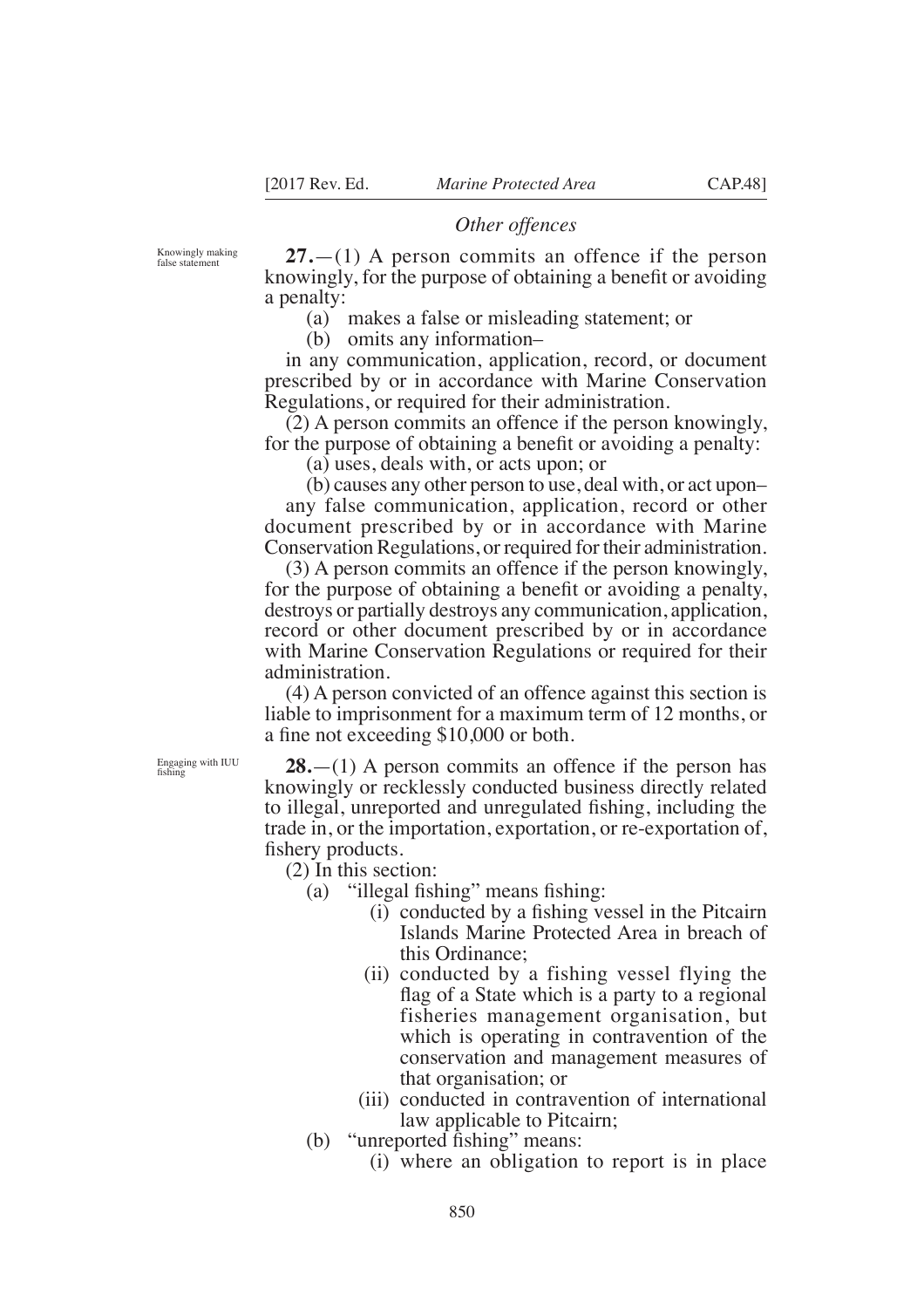under Marine Conservation Regulations or a Fisheries Management Plan, fishing that has not been reported in accordance with that obligation, or has been misreported; and

- $(ii)$  in any case, fishing which has been undertaken in the area of application of a regional fisheries management organisation but which has not been reported, or has been misreported, in contravention of the reporting procedures of that organisation;
- $(c)$  "unregulated fishing" means fishing:
	- (i) conducted in the area of application of a regional fisheries management organisation by a fishing vessel of a State that is not a contracting party to that organisation, or by a fishing vessel that does not fly the flag of any State or of any other fishing entity, in a manner that contravenes the conservation and management measures of the regional fisheries management organisation; or
	- $(ii)$  conducted in an area, or for fish stocks, in relation to which there are no conservation or management measures, but in a manner that is not consistent with the responsibilities of the flag State for the conservation of marine living resources under international law;
- (d) "regional fisheries management organisation" means a regional, sub-regional or a similar organisation with competence to establish conservation and management measures for marine living resources that the members of that organisation have placed under its responsibility.

(4) A person convicted of an offence against this section is liable to a fine not exceeding  $$10,000$ .

# **PART VII – ENFORCEMENT**

Enforcement orders

**29.**—(1) The Governor may appoint enforcement officers to ensure compliance with this Ordinance, Marine Conservation Regulations, or permits granted under this Ordinance and Marine Conservation Regulations.

 $(2)$  An enforcement officer may be appointed to exercise some or all of the powers conferred on enforcement officers under this Ordinance.

 $(3)$  The Governor must supply each enforcement officer with a warrant that: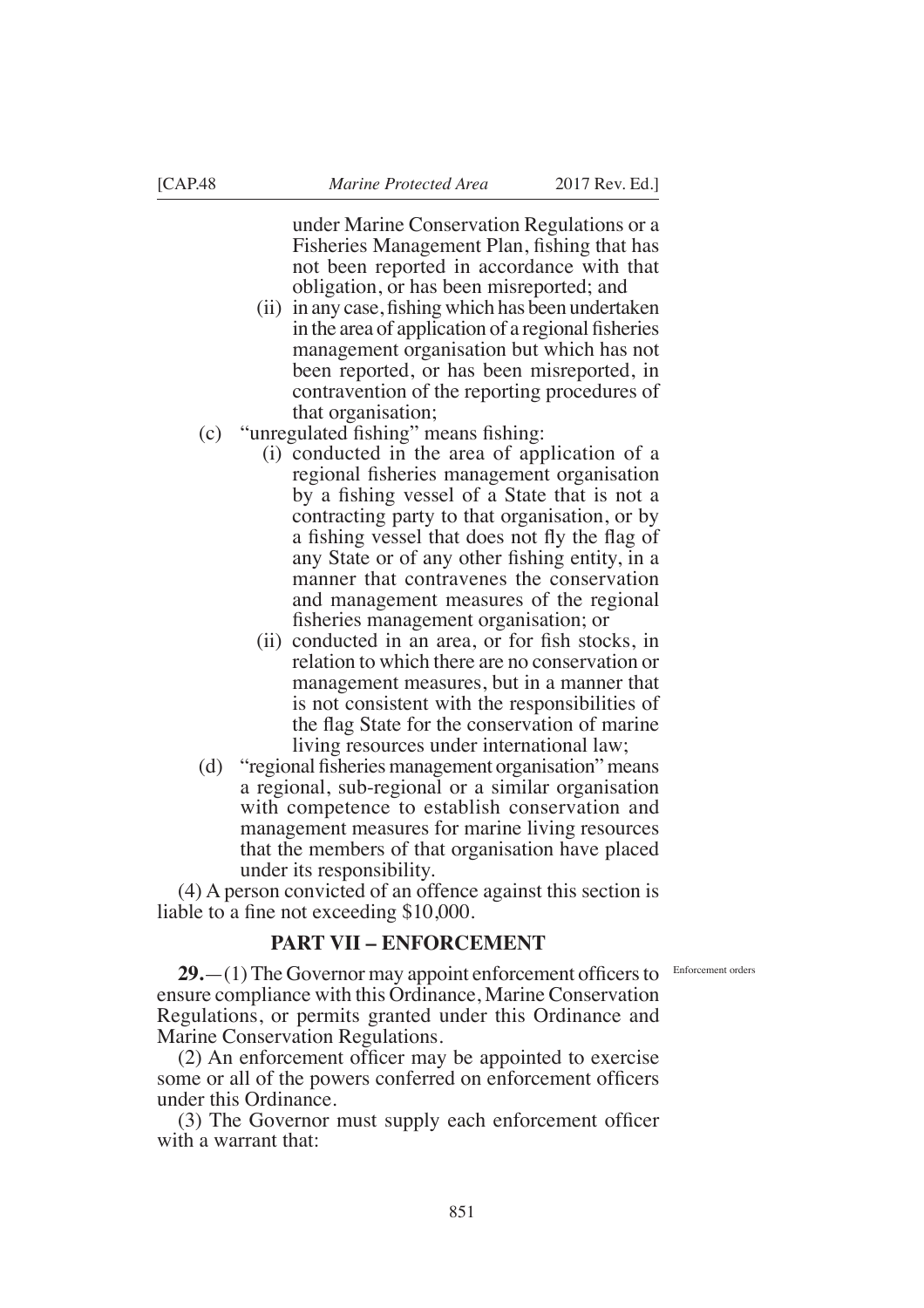- (a) states the full name of the person; and
- (b) includes a summary of the powers conferred on the person.

 $(4)$  An enforcement officer who holds a warrant issued under this section must, on the termination of his or her appointment, surrender the warrant to the Governor.

 $(5)$  For the purposes of this Ordinance, every police officer shall be deemed to be an enforcement officer and may, without warrant, exercise the powers conferred on enforcement officers under this Ordinance.

(6) Subsection (5) shall not be taken to limit the powers of search and seizure or other powers held by a police officer under any other law.

Production of warrant

**30.** An enforcement officer exercising a power under this Ordinance must have with him or her, and must produce if required to do so, his or her warrant and evidence of his or her identity.

 $31$ . $-(1)$  This section applies if an enforcement officer believes on reasonable grounds that a person is committing or has committed an offence against this Ordinance or Marine Conservation Regulations.

(2) The enforcement officer may at any reasonable time:

- (a) question that person or any other person;
- (b) require that person to produce any permit, authority, approval or other document issued in respect of any vessel or person;
- $(c)$  require that person to give the officer his or her full name, address and, if that person is a natural person, date of birth.

 $32$ . $-(1)$  An enforcement officer may at all reasonable times, enter and inspect a place, vehicle, vessel, or structure in Pitcairn Islands or the Pitcairn Islands Marine Protected Area except a dwellinghouse, for the purpose of determining whether this Ordinance, Marine Conservation Regulations, or any permit granted under this Ordinance and Marine Conservation Regulations are being complied with.

(2) An enforcement officer may, for the purpose of determining whether this Ordinance, Marine Conservation Regulations, or any permit granted under this Ordinance and Marine Conservation Regulations are being complied with:

- (a) inspect any item found in a place, vehicle, vessel, or structure entered in accordance with subsection
	- (1) including, but not limited to:
		- $(i)$  any fish or other marine life; and

Power to question and require certain information and production of documents

Power of entry for inspection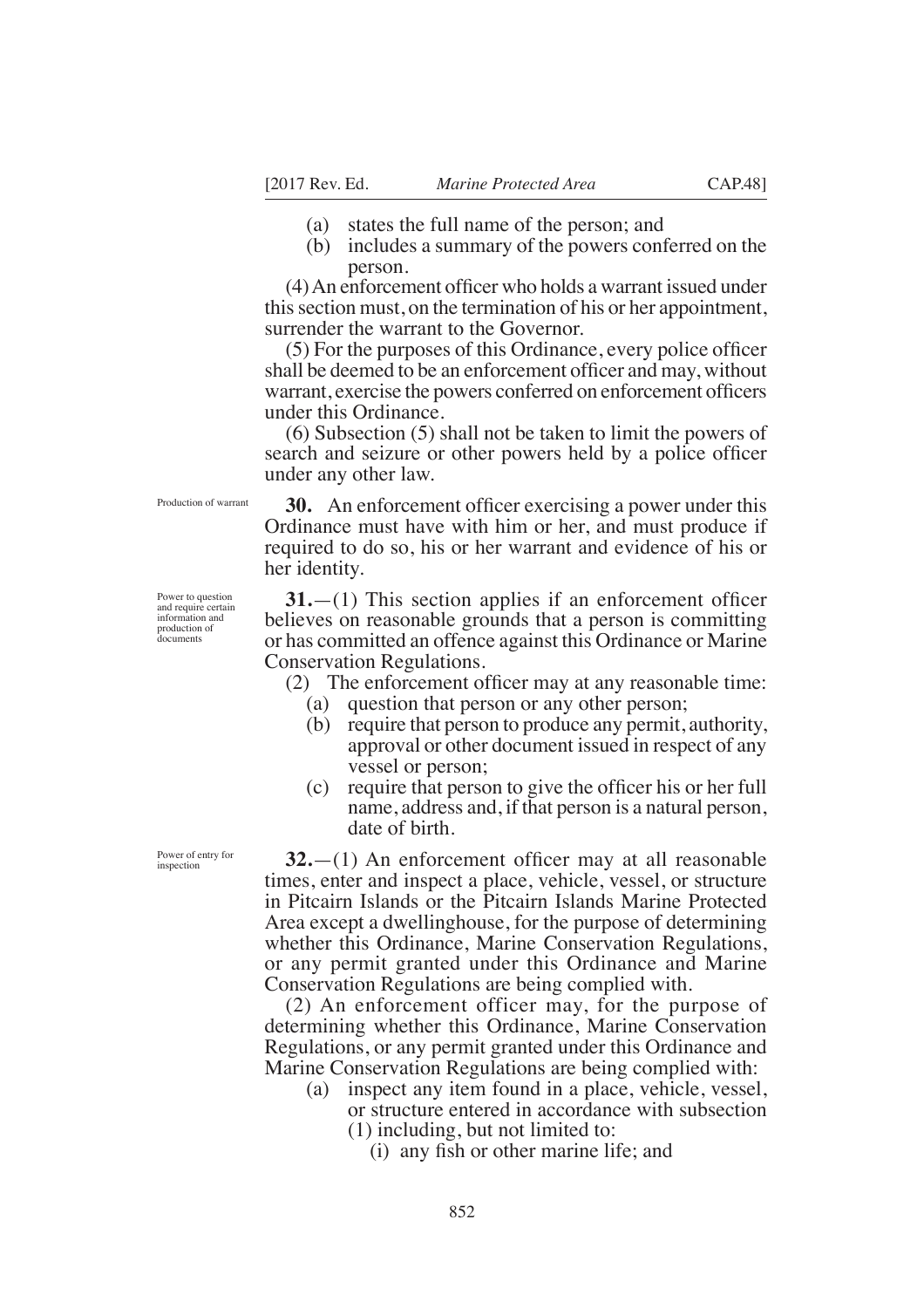- (ii) any article, gear, container, apparatus, device, or thing relating to the taking, sale, purchase, farming or possession of any fish or other marine life;
- (b) take a sample of any substance;

 $33.$ — $(1)$  An enforcement officer may seize:

- (c) conduct examinations, tests, inquiries, and demonstrations;
- (d) require the production of, and copy, any document or part of a document, including any accounts, records, returns, authority, approval, permit or other documents that may be relevant to monitoring such compliance.

(3) In this section, **enter,** in relation to a vessel, means board.

Powers of seizure

- (a) any vessel, vehicle or other conveyance, fishing gear, implement, appliance, material, container, goods, equipment, or thing which he or she believes on reasonable grounds is being or has been or is intended to be used in the commission of an offence against this Ordinance or Marine Conservation Regulations;
- (b) any fish or other marine life which he or she believes on reasonable grounds are being or have been, taken, killed, bought, sold or found in the possession of any person in contravention of this Ordinance or Marine Conservation Regulations, or any fish or other marine life with which such fish or marine life have been intermixed;
- (c) any article, record, document, or thing which he or she believes on reasonable grounds is evidence of the commission of an offence against this Ordinance or Marine Conservation Regulations.

(2) Where any foreign vessel is seized under this section, the master, owner or charterer of the boat may at any time before the determination of any proceedings or charge in respect of the offence for which the vessel was seized, apply to the Magistrate's Court for the release of the vessel on the provision of security in accordance with subsection (3).

(3) On hearing the application, the Magistrate's Court shall order the release of the foreign vessel on the execution by any suitable person or persons approved by the Court for the purpose of a bond in favour of the Crown of an amount not less than the aggregate of the value of the vessel and the maximum fine to which the defendant will be liable if he or she is convicted of the offence.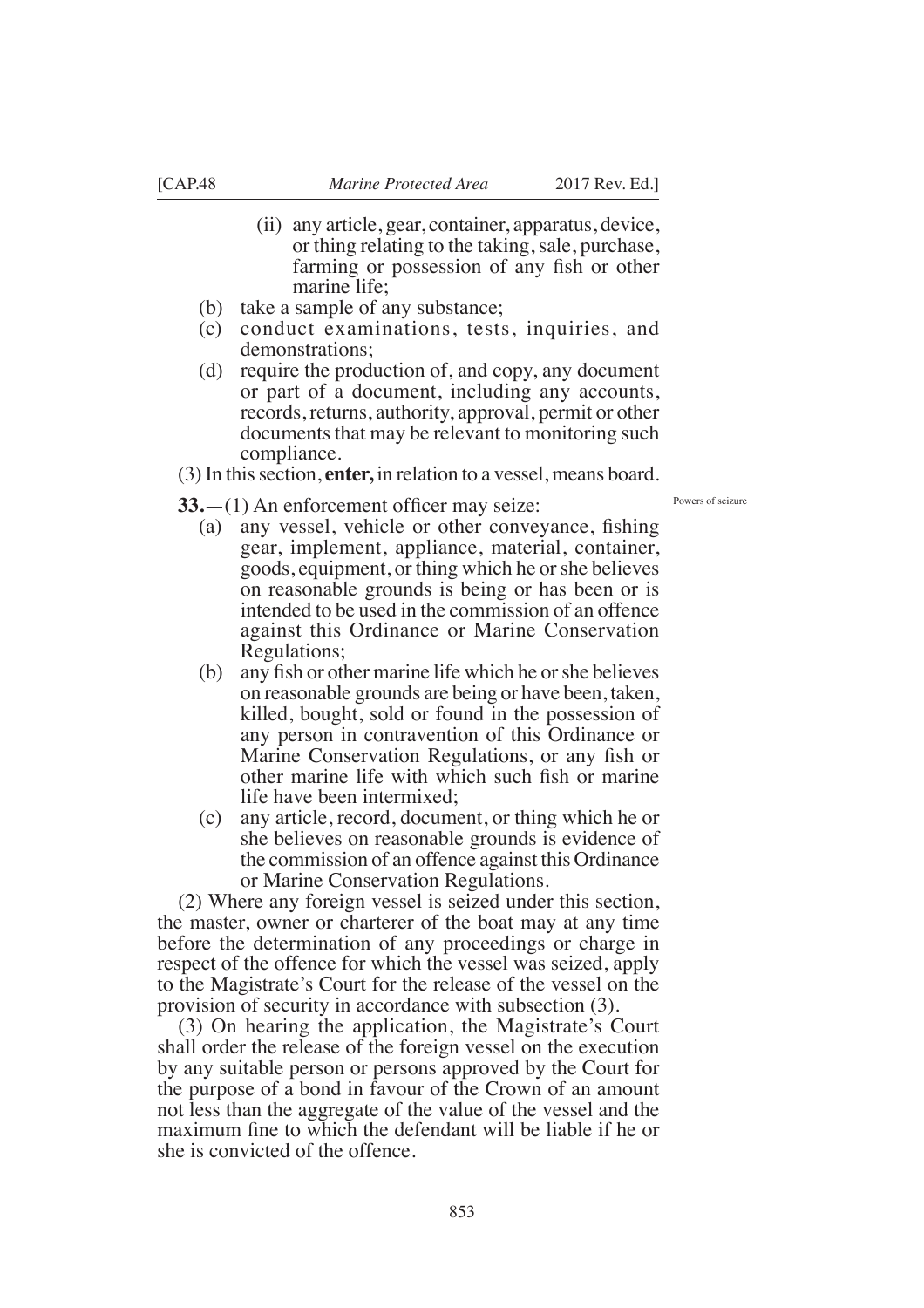Other powers of<br>enforcement officers

**34.**—(1) For the purposes of enforcement of this Ordinance or any Marine Conservation Regulations, an enforcement officer may:

- (a) if he or she believes on reasonable grounds that any person is offending against this Ordinance or any Marine Conservation Regulations, order that person to forthwith desist from offending;
- (b) if a person continues to offend after being ordered to desist under paragraph (a), arrest that person without a warrant;
- (c) if he or she believes that a vessel is being or has been used in contravention of the provisions of this Ordinance or any Marine Conservation Regulations, or of the conditions of any permit granted under this Ordinance and Marine Conservation Regulations, require the master to take the vessel, as soon as reasonably practicable, to the nearest available port, or such other port or place as is agreed between the master and the enforcement officer, and give the master any reasonable directions while the vessel is proceeding to port;
- (d) use such reasonable force as is necessary to enable the exercise of his or her powers under this Ordinance.

(2) If an enforcement officer arrests a person under subsection  $(1)(b)$ , the enforcement officer shall cause the person to be delivered into the custody of a police officer as soon as practicable.

**35.**—(1) Powers of enforcement officers may be exercised at a port or in waters under the jurisdiction of another State, where:

- (a) the enforcement officer believes on reasonable grounds that any person on board the vessel has committed an offence in the Pitcairn Islands Marine Protected Area; and
- (b) the powers are exercised in accordance with:
	- (i) any international agreement made on behalf of the Government of Pitcairn with the State with jurisdiction in that place; and
	- (ii) the laws in force at that place.

(2) The Governor may pass regulations to further provide for the enforcement of this Ordinance outside of the Pitcairn Islands Marine Protected Area in accordance with international agreements allowing for such enforcement.

Powers may be exercised outside of Pitcairn Islands Marine Protected Area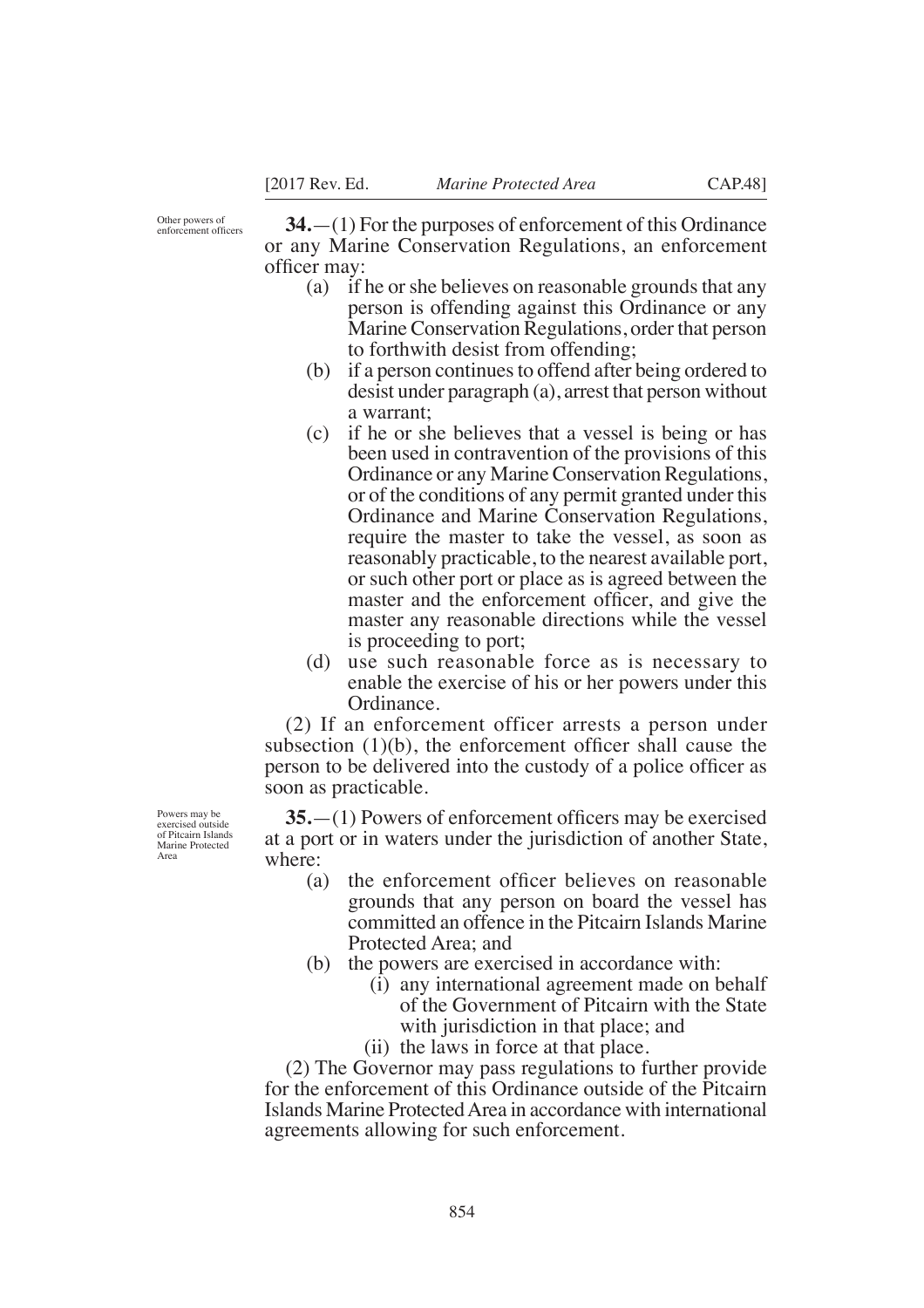**36.**—(1) A person commits an offence if the person:

- (a) resists or obstructs any enforcement officer in the exercise of any powers or duties; or
- (b) uses any threatening language or behaves in a threatening manner towards any enforcement officer executing his or her powers or duties; or
- (c) fails to comply with any request by any enforcement officer to give that officer particulars of a type listed under section  $31(2)(b)$  or (c); or
- (d) being on board any vessel being pursued or about to be boarded by any enforcement officer throws overboard or destroys any fish, fishing equipment, or any other thing; or
- (e) personates or falsely claims to be an enforcement officer.

 $(2)$  A person who refuses to allow any enforcement officer to exercise any of the powers conferred on that officer by this Ordinance shall be deemed to be obstructing that enforcement officer.

(3) A person convicted of an offence against this section is liable to a fine not exceeding  $$2,000$ .

**37.** No enforcement officer shall be personally liable in respect of any act done or omitted to be done by him or her in good faith in the execution or purported execution of any powers and duties under this Ordinance.

# **PART VIII – CONSEQUENTIAL AMENDMENTS**

**38.** The definition of "territorial waters" in section  $2(1)$  of the Interpretation and General Clauses Ordinance is repealed and replaced by the following definition:

"territorial waters" means the inland waters of the Islands, together with any part of the sea within 12 nautical miles of the Islands, measured from:

- (a) in the case of Pitcairn and Henderson Islands, the nearest point of the low-water line along the coast; and
- (b) in the case of Ducie and Oeno Islands, the nearest point of the seaward low-water line of the reef.

**39.** The Fisheries Zone Ordinance and all Regulations made under it are repealed.

# **PART IX – TRANSITIONAL PROVISIONS**

40. Until such time as Marine Conservation Regulations Transitional provisions are passed section 8 does not apply to anything done or omitted within the territorial waters of Pitcairn Island.

Non-liability of<br>enforcement officers

Interpretation and General Clauses Ordinance amended

Fisheries Zone Ordinance and Regulations repealed

provisions

Obstruction of enforcement officers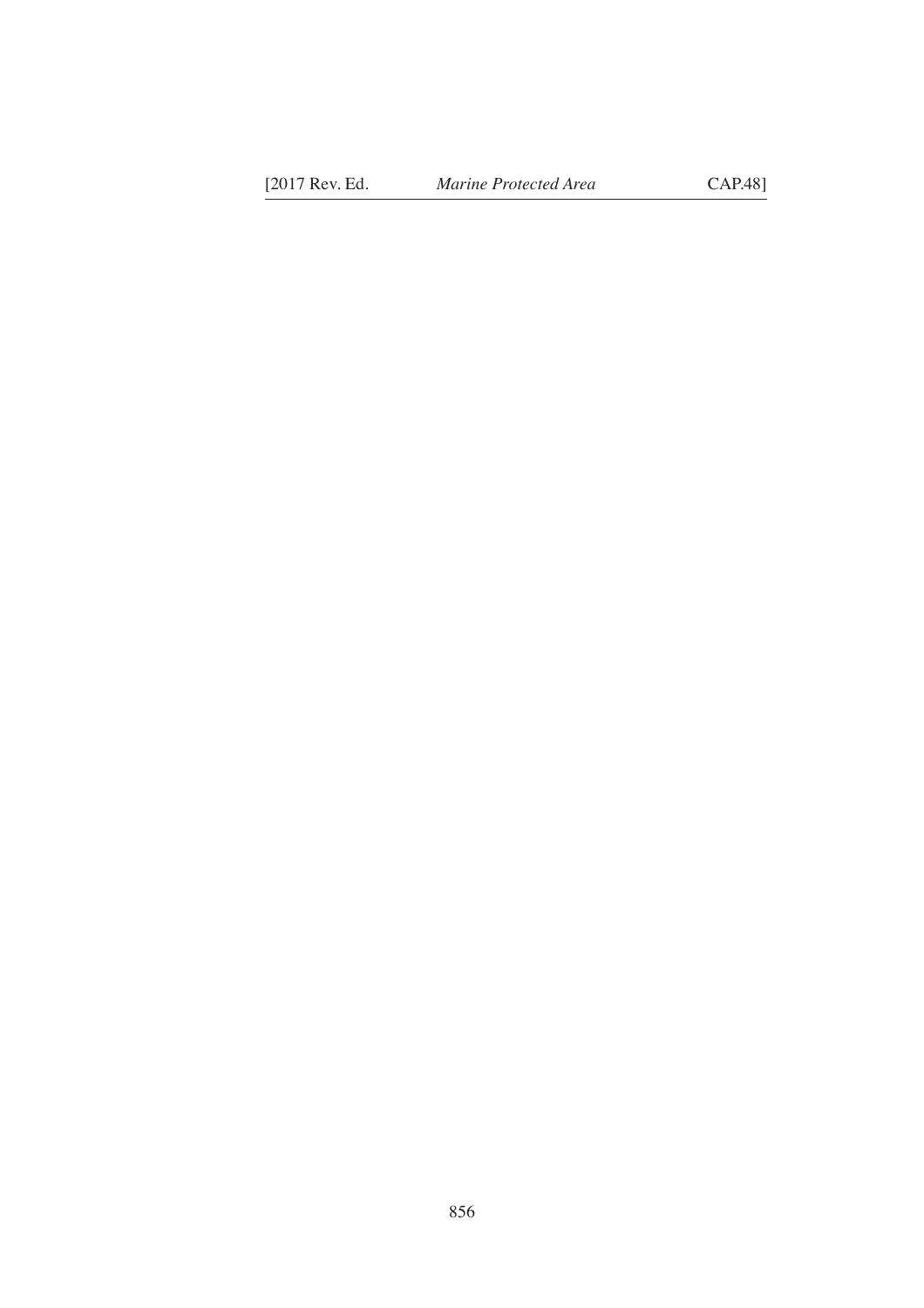[CAP.48 *Marine Protected Area* 2017 Rev. Ed.]

Pitcairn, Henderson, Ducie and Oeno Islands

# **ORDER BRINGING PITCAIRN ISLANDS MARINE PROTECTED AREA ORDINANCE INTO FORCE**

I order that the Pitcairn Islands Marine Protected Area Ordinance 2016 be brought into force on Thursday 15 September 2016 (Pitcairn Standard Time), except as provided by section  $2(2)$  of that Ordinance.

Made at Wellington this 14th day of September 2016 (NZST)

Jonathan Sinclair Governor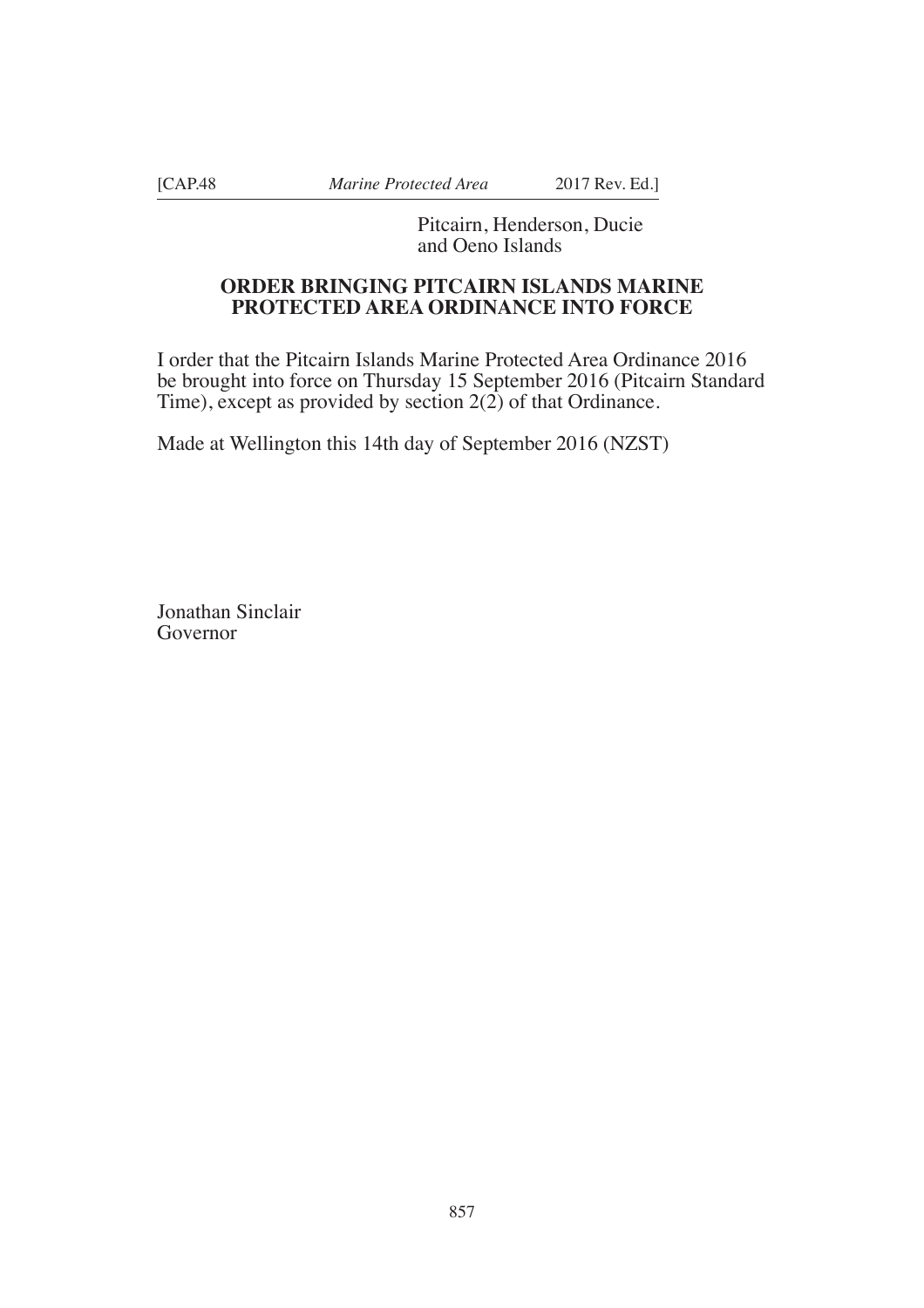Proclamation No. 1 of 1977 Robert Alston

Governor

# **PROCLAMATION ESTABLISHING AN EXCLUSIVE ECONOMIC ZONE**

**In the Name of Her Majesty Elizabeth II,** by the Grace of God of the United Kingdom of Great Britain and Northern Ireland and of Her other Realms and Territories Queen, Head of the Commonwealth, Defender of the Faith,

**By His Excellency Robert John Alston Esquire,**  Companion of the Order of Saint Michael and Saint George, Governor of Pitcairn, Henderson, Ducie and Oeno Islands,

**Whereas** there is a need to establish and to regulate activity in an exclusive economic zone around Pitcairn, Henderson, Ducie and Oeno Islands, in accordance with the rules of international law,

**Now Therefore I, Robert John Alston,** acting in pursuance of instructions given by Her Majesty through a Secretary of State, do **Hereby Proclaim** as follows:

**1.**—(1) There is established for Pitcairn, Henderson, Ducie and Oeno Islands an exclusive economic zone (hereinafter referred to as "the zone") beyond and adjacent to the territorial seas around those Islands;

 $(2)$  The zone has as its outer limits the lines defined in the schedule to this Proclamation.

**2.** Any rights exercisable over the waters of the zone, its seabed and subsoil and their natural resources are hereby vested in Her Majesty.

**3.** In regard to the zone, Her Majesty will exercise jurisdiction in accordance with the rules of international law over the exploration and exploitation of the natural resources, the protection and preservation of the marine environment, marine scientific research and other economic exploitation, subject to such provision as is in force or may hereafter be made by law.

**4.** This Proclamation has force with effect from the ninth day of November 1992.

**Given** under my hand and the Public Seal of Pitcairn, Henderson, Ducie and Oeno Islands at the British High Commission, Wellington, New Zealand, this 25th day of